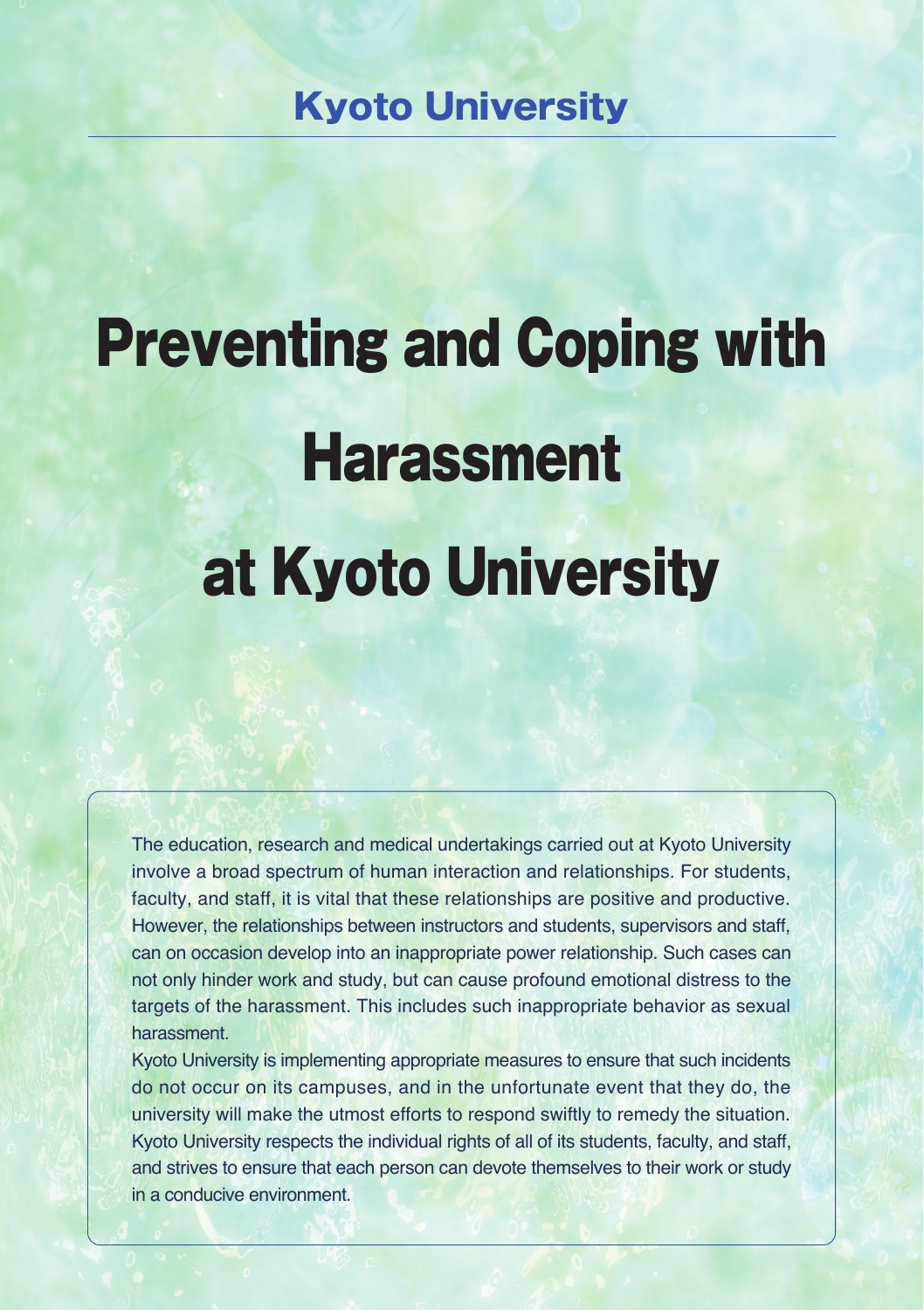# **Preventing and Coping with Harassment**

# **If You are a Target of Harassment**

- **Do not endure the harassment alone discuss the matter with someone you can trust.**
- **Through your words and actions, make it clear to the person who is harassing you that their behavior is disagreeable to you. If you merely ignore or endure the harassment, the situation will not improve. In some cases of harassment, the perpetrator is unaware that their actions are causing offence.**
- **Make a written record of the instances of harassment. If there are witnesses, confirm the occurrences with them.**
- **Discuss the matter with the university Counseling Service.**

# **If You Witness Someone Being Harassed**

**When you are aware that someone is being harassed, please offer assistance to the target of the harassment.**

- **If you witness disagreeable behavior, please caution the perpetrator about their conduct.**
- **If necessary, please act as a witness.**
- **Please listen to what the target of the harassment has to say and be supportive**  - don't place the blame on them.
- **Please encourage the target of the harassment to visit the university Counseling Service – offer to accompany them.**

Due to the very nature of harassment, it is difficult for targets of harassment to come forward. The university Counseling Service is open, not only to the targets of harassment themselves, but also to third-party witnesses of harassment.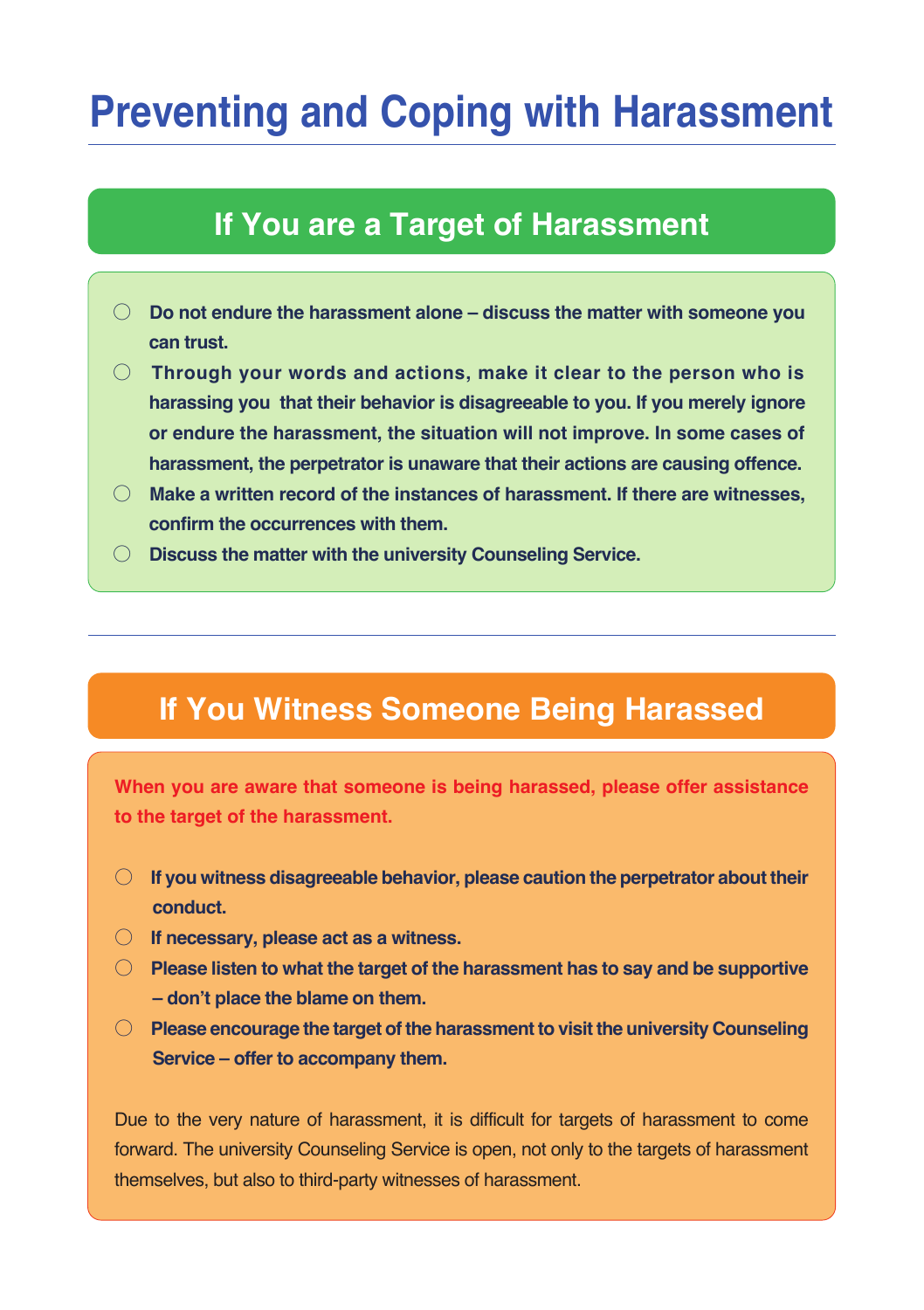# 1. The Purpose of this Booklet

Kyoto University's measures to prevent and eliminate harassment, as well as the university's policy for dealing appropriately with harassment problems are detailed in the *Kyoto University Regulations regarding Harassment* and its *Application Report.* 

The purpose of the *Kyoto University Regulations regarding Harassment* and the *Application Report* (hereafter referred to as the *Harassment Regulations*), is to provide protective measures for students, faculty, and staff members in the university environment by establishing measures to prevent and eliminate harassment, and to deal appropriately with harassment problems should they occur.

This booklet aims to explain the contents of the *Harassment Regulations* as simply as possible, and inform students, faculty, and staff of the university's policies regarding harassment and how it should be dealt with

### 2. The Scope of the Regulations

The *Harassment Regulations* apply to Kyoto University students, faculty, and staff. The *Harassment Regulations* are also applicable to instances of harassment between Kyoto University students, faculty, and staff and other persons related to the university.

"Faculty and staff" includes faculty members, administrative staff, technical staff, teaching and research associates (both fixed-term and hourly-rate), international teaching staff, and visiting research scholars. The *Harassment Regulations* also apply to Kyoto University executive staff, as well as persons engaged in employment at the university through contracts with external agencies.

"Students" includes undergraduate and graduate students, scholarship students sent by government offices or businesses, international students, non-degree students, auditors, special auditing students, research students, special research students etc., research fellows, JSPS fellows, persons engaged in study or research at Kyoto University, and persons registered or identified with the university.

"Persons related to the university" includes the parents or quardians of students, emeritus professors, former faculty or staff members of Kyoto University or other institutions, former students etc.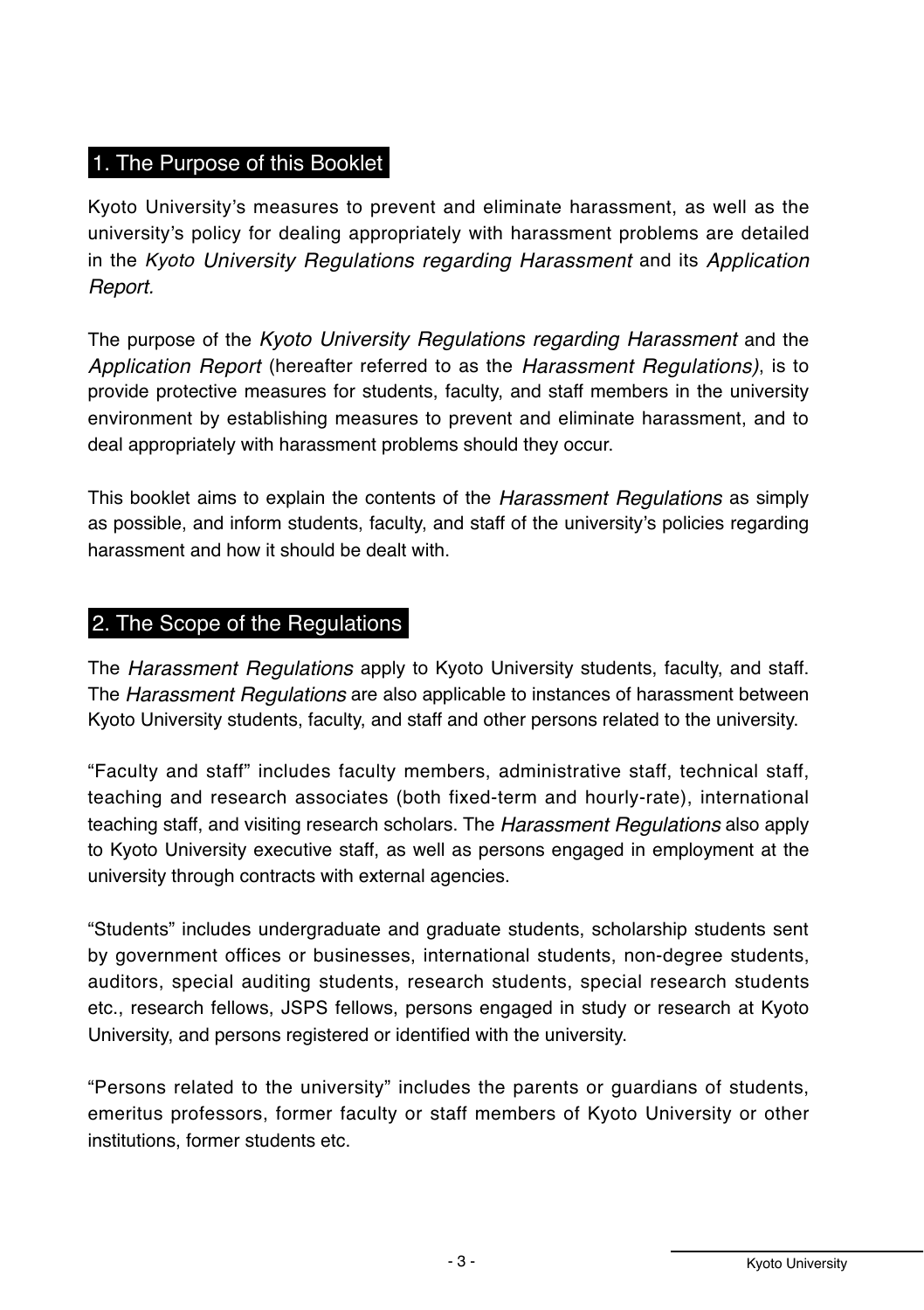#### 3. The Definition of Harassment

#### **(1) Sexual Harassment**

- 1) Words or behavior by faculty or staff members which are based on a sexual interest or are sexual in nature and cause offense to a student, faculty, or staff member, or person related to the university.
- 2) Words or behavior by a student which are based on a sexual interest or are sexual in nature and cause offense to a student, faculty, or staff member, or person related to the university.
- 3) Words or behavior by a person related to the university which are based on a sexual interest or are sexual in nature and cause offense to a student, faculty, or staff member

Sexual harassment includes not only acts committed against individuals of the opposite sex, but also acts committed against individuals of the same sex.

Words or behavior of a sexual nature may be considered sexual harassment, regardless of the victim's sexual orientation (which sex is the object of the victim's romantic interest or sexual interest) or the victim's gender identity (gender-related self-consciousness).

Examples of sexual harassment include basing a person's employment, promotion, academic evaluation etc. on their acceptance of sexual advances (quid pro quo sexual harassment), and verbal expressions or actions of a sexual nature which cause offence or distress, or are disruptive to the work or education environment (environmental harassment).

#### **(2) Academic Harassment**

- 1) Inappropriate words or behavior beyond a proper and reasonable scope of duties between faculty members or between faculty members and students involving an abuse of one's position (position of employment or other hierarchical relationship related to work or study etc.) which disrupt the research, education or study environment of another faculty member or student.
- 2) Inappropriate words or behavior beyond a proper and reasonable scope of duties involving an abuse of one's authority to give supervision, make evaluations, etc. which disrupt the research, education or study environment of another faculty member or student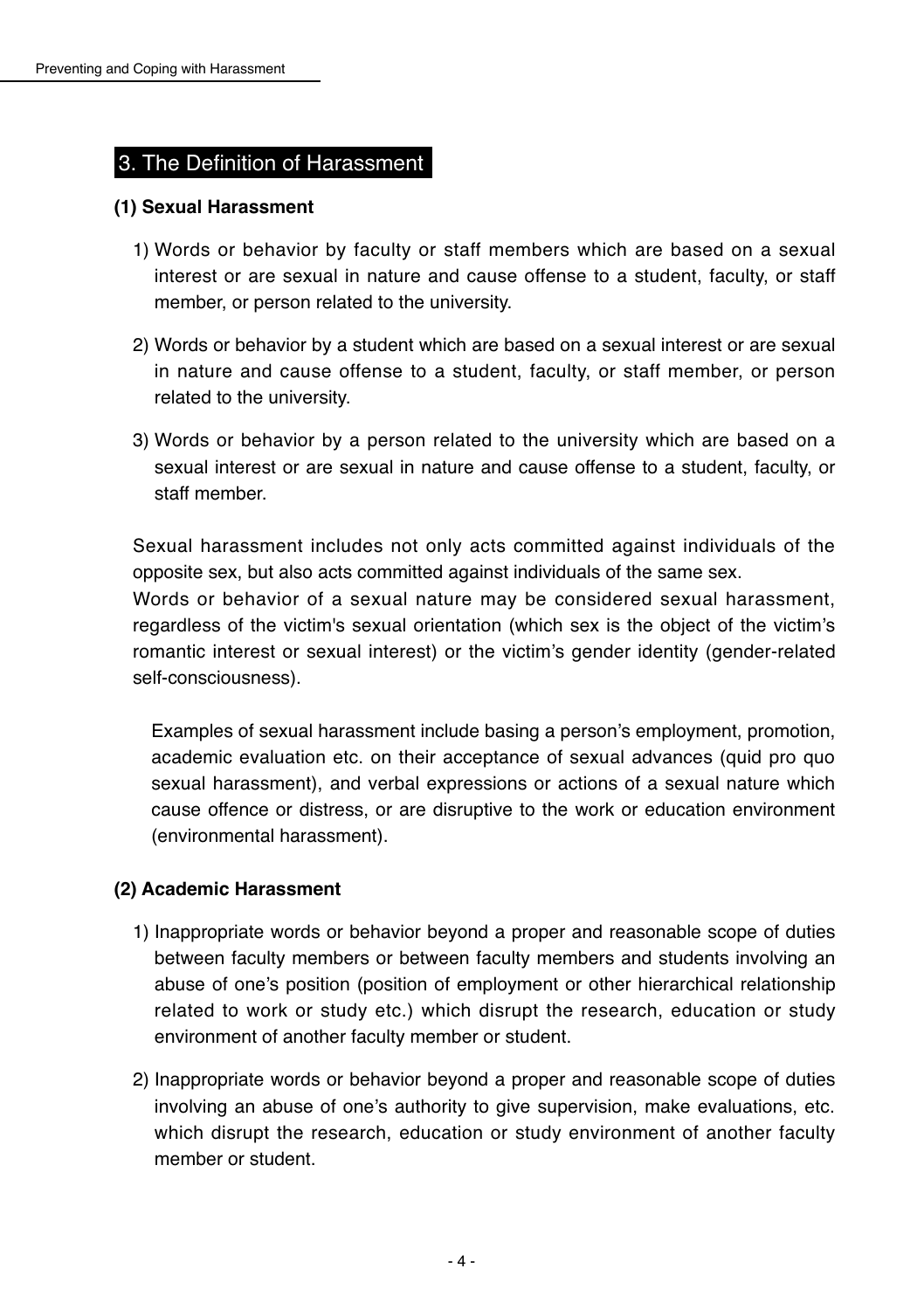3) Other inappropriate words or behavior committed against another faculty member, student, etc., in the course of research, education or schooling activities, beyond a proper and reasonable scope of duties, by unfairly exploiting superiority in terms of human relationships, etc. (including various types of superiority such as superiority in human relationships within a workplace, or superiority in professional knowledge or experience).

Sometimes an individual may, due to personal feelings, become unhappy or unsatisfied with a necessary instruction, warning, or quidance given in the course of business, but such instruction, warning or guidance will not be considered harassment as long as it is given within a proper and reasonable scope of duties.

Examples of academic harassment include giving unfair treatment with regards to research, education or study, misappropriating another's research results, slander, emotional abuse, and other actions which, through abuse of a hierarchical relationship related to work, research, or study, such as by a professor to an associate professor, or by a professor to a student, etc. disrupt a person's research, education or study, undermines their confidence or ambition, or disrupts their work, research or study environment.

#### (3) Power Harassment

- 1) Inappropriate words or behavior beyond a proper and reasonable scope of duties between faculty and staff members involving an abuse of one's position (position of employment or other hierarchical relationship related to work etc.).
- 2) Inappropriate words or behavior beyond a proper and reasonable scope of duties towards other faculty or staff members involving an abuse of one's authority to issue directions or orders.
- 3) Other inappropriate words or behavior committed against another faculty member, student, etc., in the course of research, education or schooling activities, beyond a proper and reasonable scope of duties, by unfairly exploiting superiority in terms of human relationships, etc. (including various types of superiority such as superiority in human relationships within a workplace, or superiority in professional knowledge or experience).

Sometimes an individual may, due to personal feelings, become unhappy or unsatisfied with a necessary instruction, warning, or quidance given in the course of business, but such instruction, warning or guidance will not be considered harassment as long as it is given within a proper and reasonable scope of duties.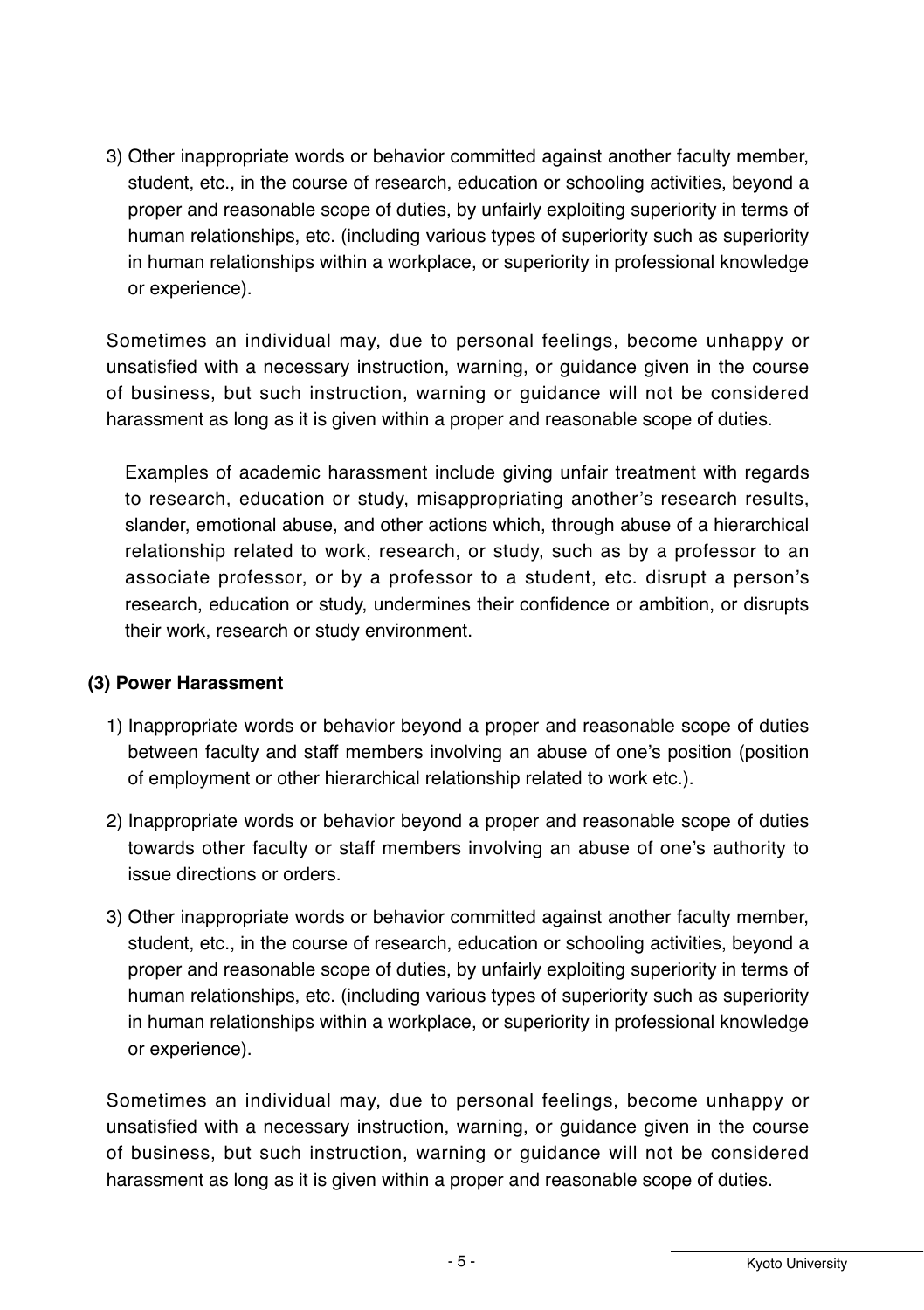Examples of power harassment include abuse of hierarchical working relationships, such as between a section chief and his or her subordinates, which hinder a person's work, prejudicial treatment, slander and other forms of psychological abuse which undermine the target of the harassment's confidence or ambition, or disrupt their work environment.

#### (4) Harassment

Harassment is classified as sexual harassment, academic harassment, power harassment, or words or behavior equivalent thereto.

"Words or behavior equivalent thereto" refers to words or behavior that disrupt the working environment of a faculty or staff member, etc., or the educational environment of a student, etc., by unfairly exploiting a position, power relationship, etc., except for words or behavior based on a position or authority, or other superiority in human relationships, etc. For example, "words or behavior equivalent thereto" includes those committed between a faculty or staff member, student, etc., and a related party, and those committed between students.

"Words or behavior equivalent thereto" also includes inappropriate words or behavior committed against a female faculty or staff member on the grounds that she is taking leave before childbirth or uses any other system related to pregnancy or childbirth. those committed against a female faculty or staff member, student, etc., on the grounds that she has become pregnant or gives birth, or those committed against a faculty or staff member on the grounds that he/she takes child care leave or family care leave or uses any other system related to child care or family care, etc.

Whether or not a person's words or behavior can be defined as harassment depends on whether or not those words or actions were inappropriate from an objective point of view, regardless of the perpetrator's awareness of that fact, or their intentions. Harassment is also not limited to words and actions which occur during work or study hours, or hours when the persons involved are at the university. For example, inappropriate behavior at social gatherings or receptions for academic meetings etc. in which the relationships established in the university environment are present is also classified as harassment.

#### (5) Problems caused by Harassment

1) Targets of harassment may feel so uncomfortable in their work or study environment that they can no longer dedicate themselves to their duties or studies.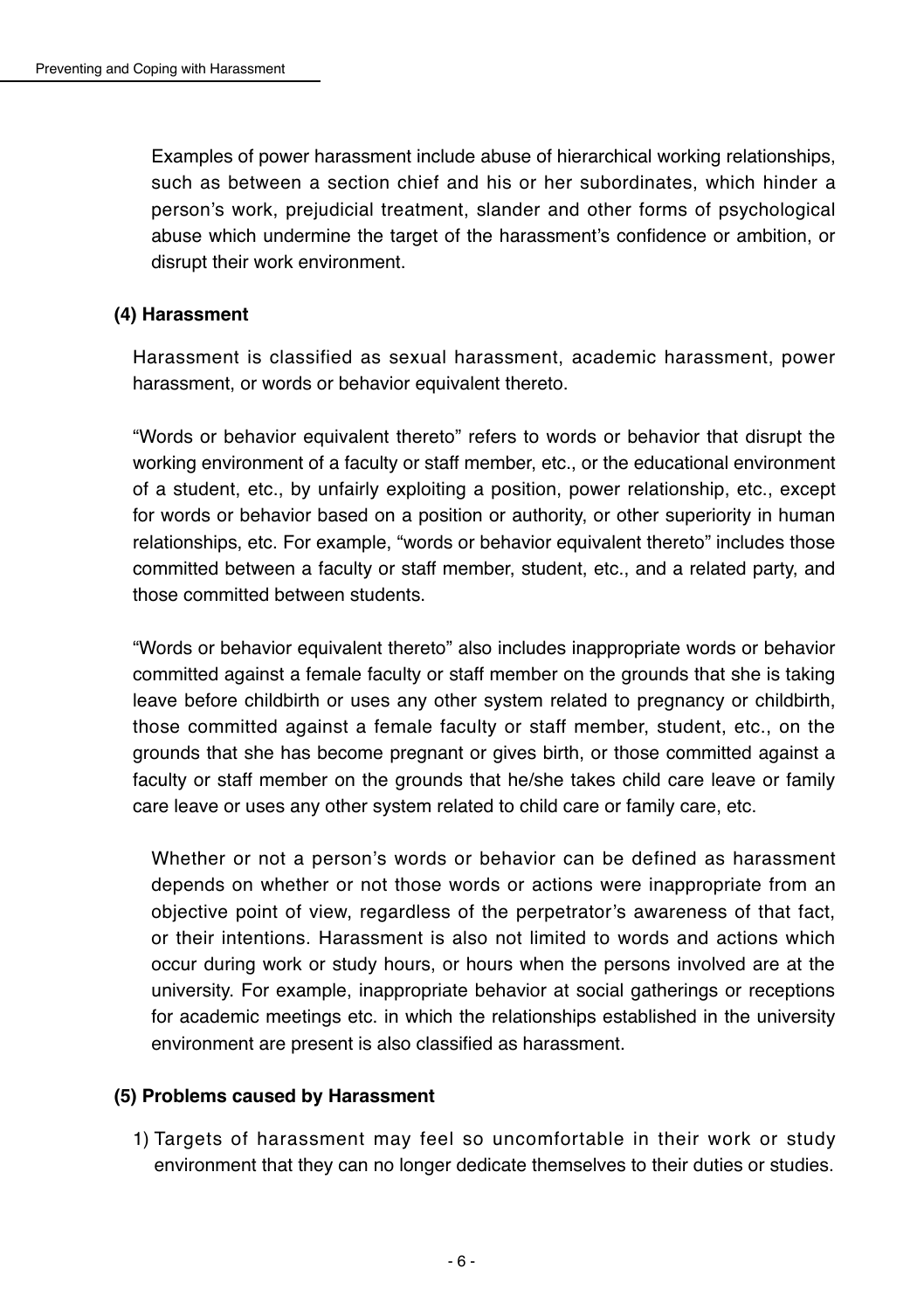- 2) By responding to harassment (resisting, complaining or voicing objection), students, faculty, or staff may face the following difficulties:
	- a) Unfair treatment with regards to changes of post, change of employment status. promotion, wage increases, bonuses etc.
	- b) Unfair treatment with regards to entering the university, academic advancement, grading and assessment, and receiving education and research supervision.
	- c) Slander and other such ill-treatment.

#### 4. Preventing and Coping with Harassment

(For actual response procedures, please also refer to Sections: 5. Harassment Counseling, 6. The Investigation Process, and the Harassment Prevention and Response Chart).

#### **(1) Outline of Harassment Prevention Systems at the Departmental Level**

- 1) Departmental Counseling Service
	- a) Faculty and staff members in each department act as counselors.
	- b) Counselors provide support to those seeking counsel.
	- c) If necessary, the counselor may seek advice from the Departmental Human  $R$  Fights Committee established under Item 6 of the *Kyoto University Human Rights Committee Regulations*, the Counseling Office in the General Student Support Center, or the Office of Audit and Integrity.
- 2) Departmental Human Rights Committee
	- a) As a general rule, the Departmental Human Rights Committee is comprised of a deputy director, head clerk / director, and several faculty and staff members. If necessary, an external lawyer, a counselor, and other experts specializing in harassment issues may also participate as advisors.
	- b) The Departmental Human Rights Committee gives advice and quidance to the Counseling Service.
	- c) As a general rule, the Departmental Human Rights Committee will convene meetings and investigations to deal with each case of harassment. In such cases, the committee members must be impartial, and have no connection to any of the parties involved in the case. The following cases shall require the inclusion of external experts among the committee members: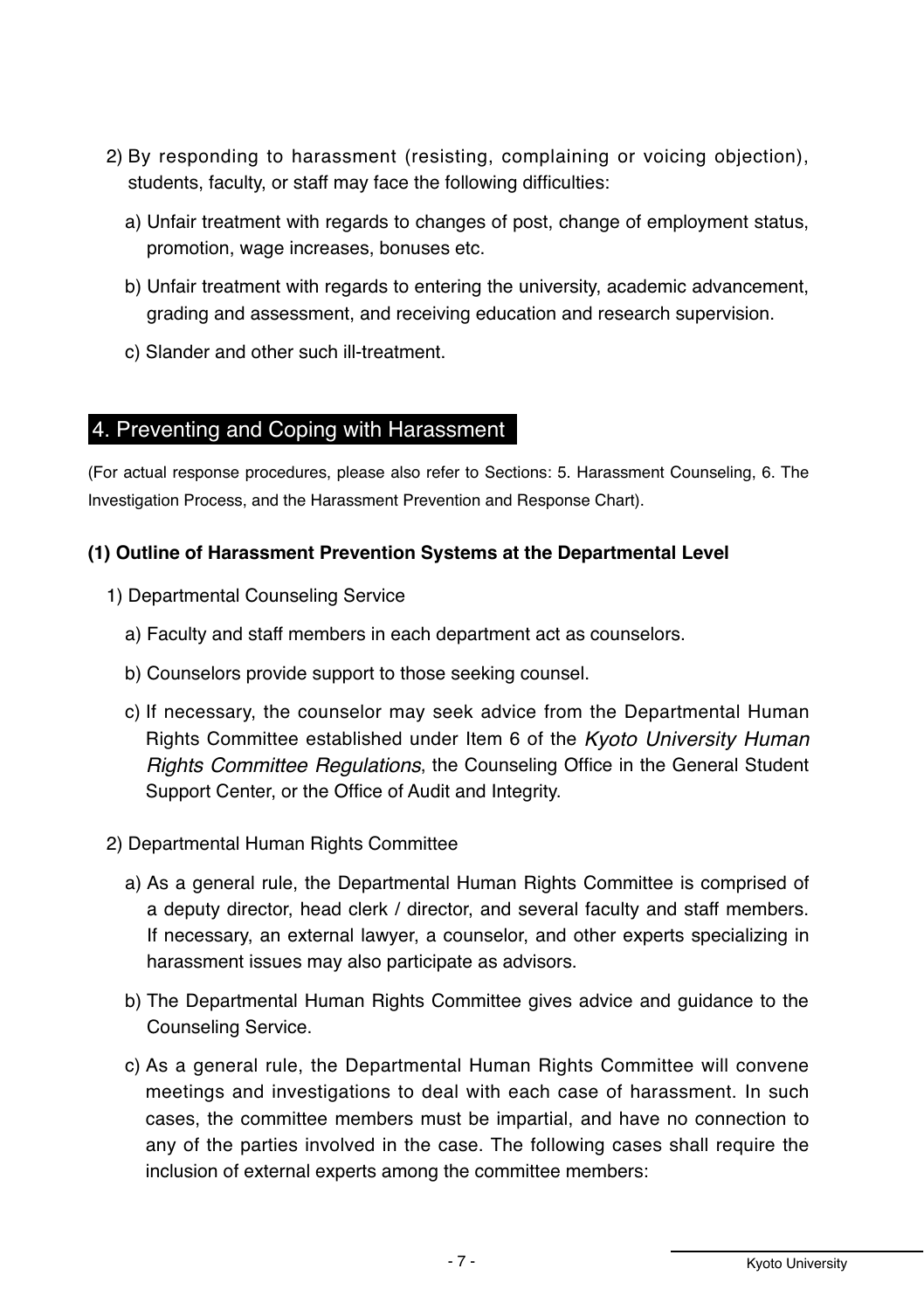- (a) When it is deemed that significant damage may have been caused to the life, mind and/or body of a student, faculty or staff member due to harassment: or
- (b) When it is deemed to be extremely difficult for a student, faculty or staff member to work or study due to harassment.
- d) If the parties involved in the case are affiliated with different departments, staff members from the respective departments shall, as a general rule, be included among the committee members.
- e) In cases where it is deemed difficult for the Departmental Human Rights Committee to convene meetings, if the complainant wishes for an investigation to be undertaken by an investigation committee, a request may be made via the departmental director to the executive vice-president for research integrity (hereinafter referred to as "the EVP in charge").
- 3) Departmental Directors
	- a) Departmental directors are responsible for harassment prevention in their department. In the event that harassment related problems occur, the director will request an investigation to be carried out by the Departmental Human Rights Committee. Departmental directors should appropriately try to gain an understanding of the situation so that the investigation can be completed quickly. as well as report the matter to the EVP in charge and the dean of the school concerned (only when a regular faculty member is involved in the case; the same shall apply hereinafter), request any necessary assistance.
	- b) Departmental directors or deans of schools, etc., should take the measures deemed necessary after the investigation by Departmental Human Rights Committee. In such cases, the committee will request that the departmental director take appropriate action and mediate between the parties involved.
	- c) In the event that the departmental director or deans of schools, etc. deems it necessary (due to the harassment incident being particularly serious etc.), the departmental director may take urgent measures to safequard the target of the harassment

#### **(2) Outline of Harassment Prevention Systems at the University Level**

- 1) The University Counseling Service
	- a) University Counseling Services are located in the Counseling Office of the General Student Support Center and in the Office of Audit and Integrity.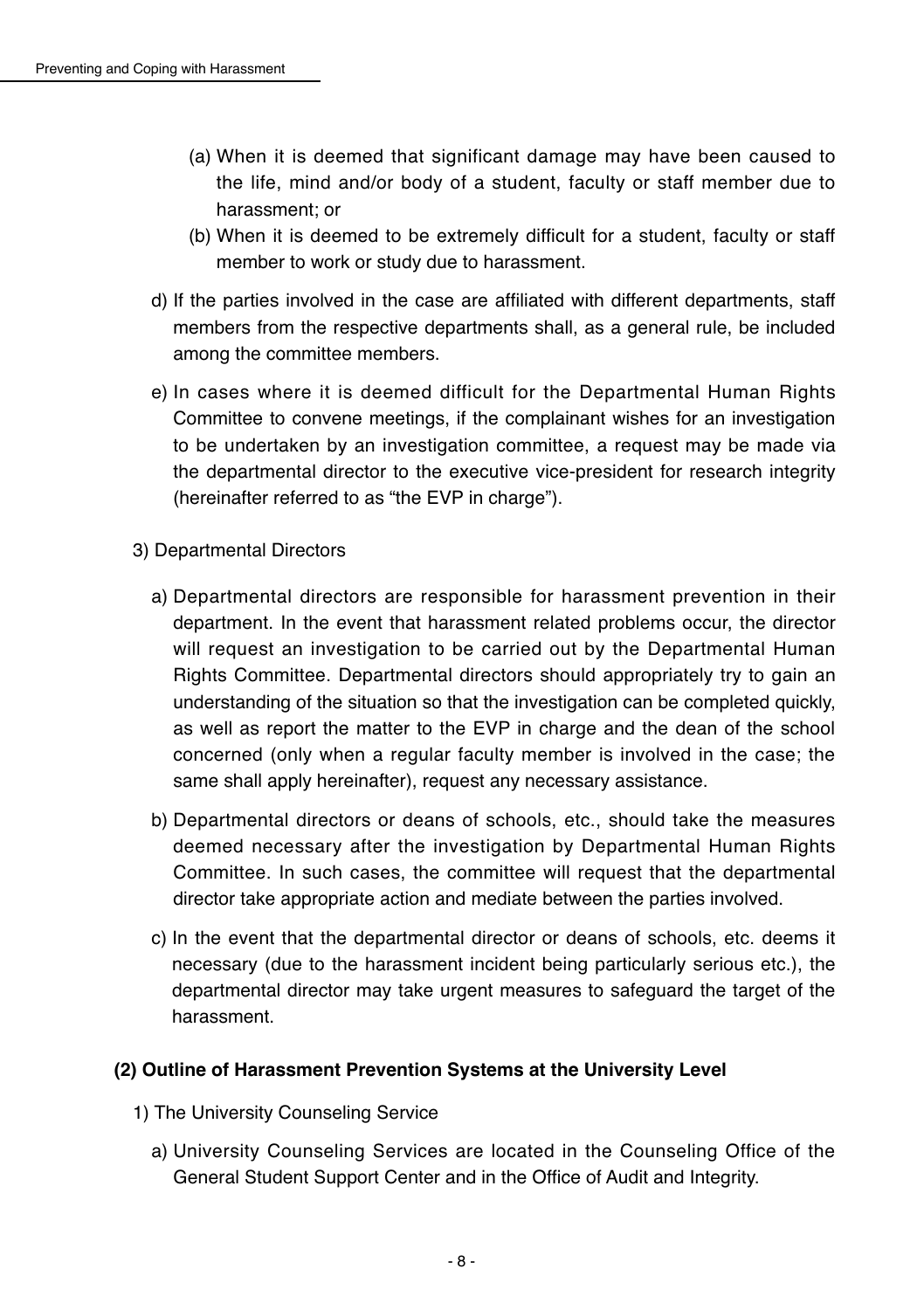- b) Faculty members who specialize in harassment issues serve as counselors in the General Student Support Center, and staff members serve as counselors in the Office of Audit and Integrity.
- c) Counselors provide support to those seeking counsel.
- 2) The EVP in charge
	- a) In addition to being in charge of harassment prevention at Kyoto University. the EVP in charge should, in cooperation with the relevant departmental director, cope quickly and appropriately with incidents of harassment.
	- b) When it is necessary to address harassment issues at the university-level, the EVP in charge will recruit the assistance of 3) the investigation committee in order to take prompt and appropriate measures.
- 3) Investigation Committees
	- a) In cases in which a dean or director has been involved in a harassment incident, or the targets of the harassment decline an investigation on the departmental level, etc., or situations in which an investigation by the Departmental Human Rights Committee would be objectively considered to be problematic, an investigation committee will be established to investigate each individual case.
	- b) Investigation committees are comprised of the assistant to the executive director, the members of Human Rights Committee, and approximately 3 to 5 experts, such as external lawyers, who specialize in harassment issues. The committees should undertake an investigation guickly, and report their findings to the EVP in charge. Based on its findings, the committee may also propose appropriate measures to be taken regarding the incident if so requested by the EVP in charge.

#### 5. Harassment Counseling

(Please also refer to Section 6. The Investigation Process, and the Harassment Prevention and Response Chart)

#### (1) Counseling Service and Counseling Staff

The harassment counseling service for each department and the all-university counseling service are established within the Counseling Office of the General Student Support Center and in the Office of Audit and Integrity (please refer to Section 4. Preventing and Responding to Harassment). The names and contact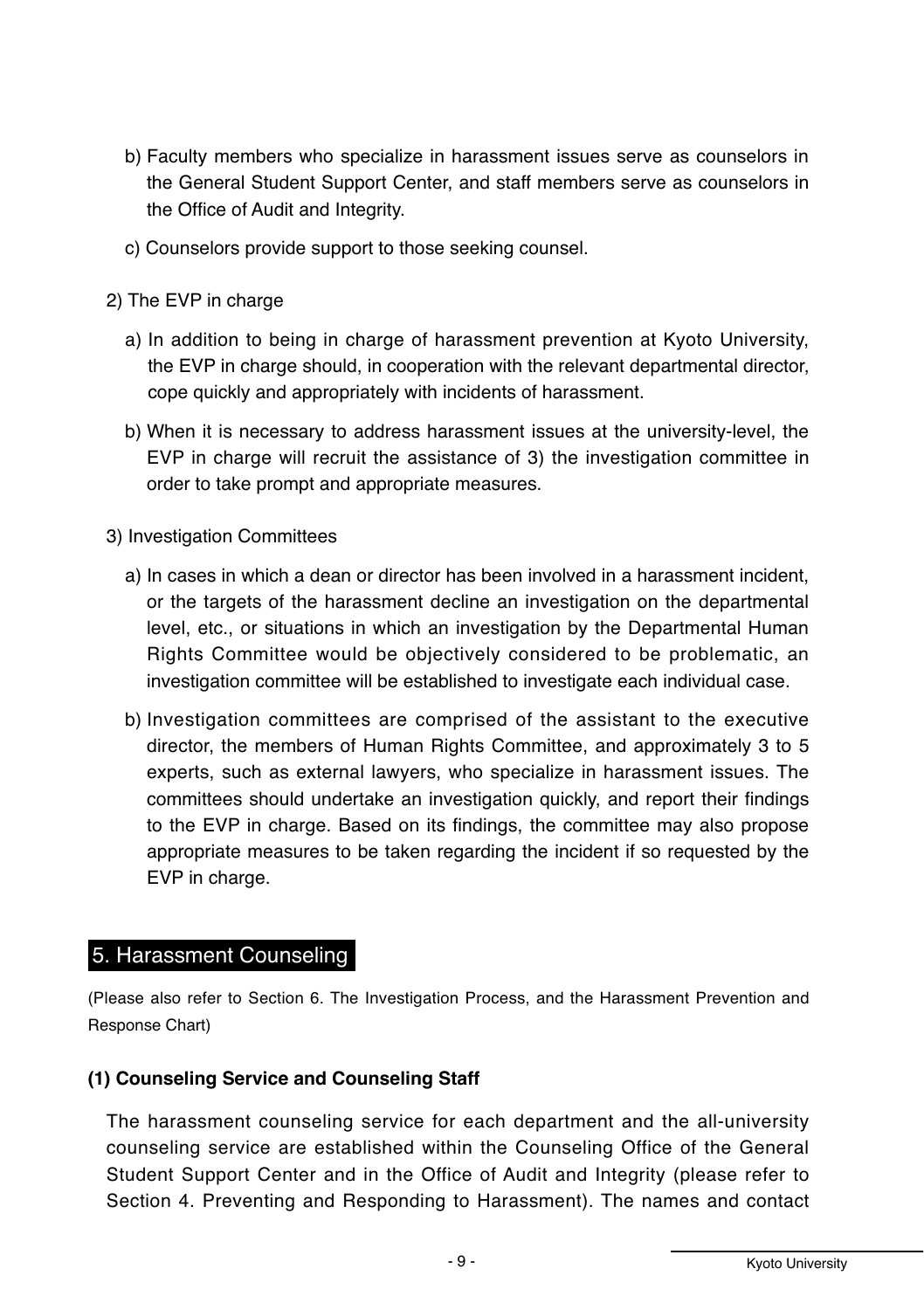details of the counseling staff can be found on the Kyoto University website as well as in relevant leaflets etc.

- 1) In general, more than one counselor will deal with each case. The counseling staff will endeavor to comply with the wishes and requirements of those seeking assistance with regards to providing gender consultant who is appointed according to the consulter's request etc. as appropriate. If a counselor is unable to meet a complainant's requirements, a different counselor may be assigned. The same counselor must not deal with parties from both sides in a single case.
- 2) Counseling is generally done face-to-face; however, counseling by telephone, letters, or e-mail is also possible. In cases where it is difficult for the target of the harassment to receive counseling directly, the counseling may be sought anonymously or through a representative.
- 3) Counseling is also given to those who have been accused of perpetrating harassment, as well as to the following persons:
	- a) Students, faculty, and staff members who feel distressed due to witnessing an incident of harassment.
	- b) Students, faculty, and staff members who have received an indication that they are perpetrating harassment.
	- c) Other persons troubled by harassment-related issues, such as supervisors who have been approached by subordinates wishing to discuss harassment issues. If a counselor in a department other than those of the parties involved provides a consultation, they shall explain the university system and processes for addressing the issues presented, and instruct the person to consult with their departmental counselling service or the university counselling service. However, a counselor in a department other than those of the parties involved may be able to respond to a case that is difficult to be handled by either of the parties' departments, and should be handled by a different department. In this case, when reporting the matter to the departmental director of the person seeking assistance, the counselor shall cooperate with the relevant departments.

#### **(2) The Role of the Counseling Staff**

The counseling staff will listen earnestly to those seeking assistance, and endeavor to grasp the facts of the situation in order to resolve the problem. While trying to resolve the problem, the counseling staff will explain Kyoto University's system and process for dealing with harassment issues, and will, after determining the complainant's wishes, give advice on the appropriate course of action. The counseling staff will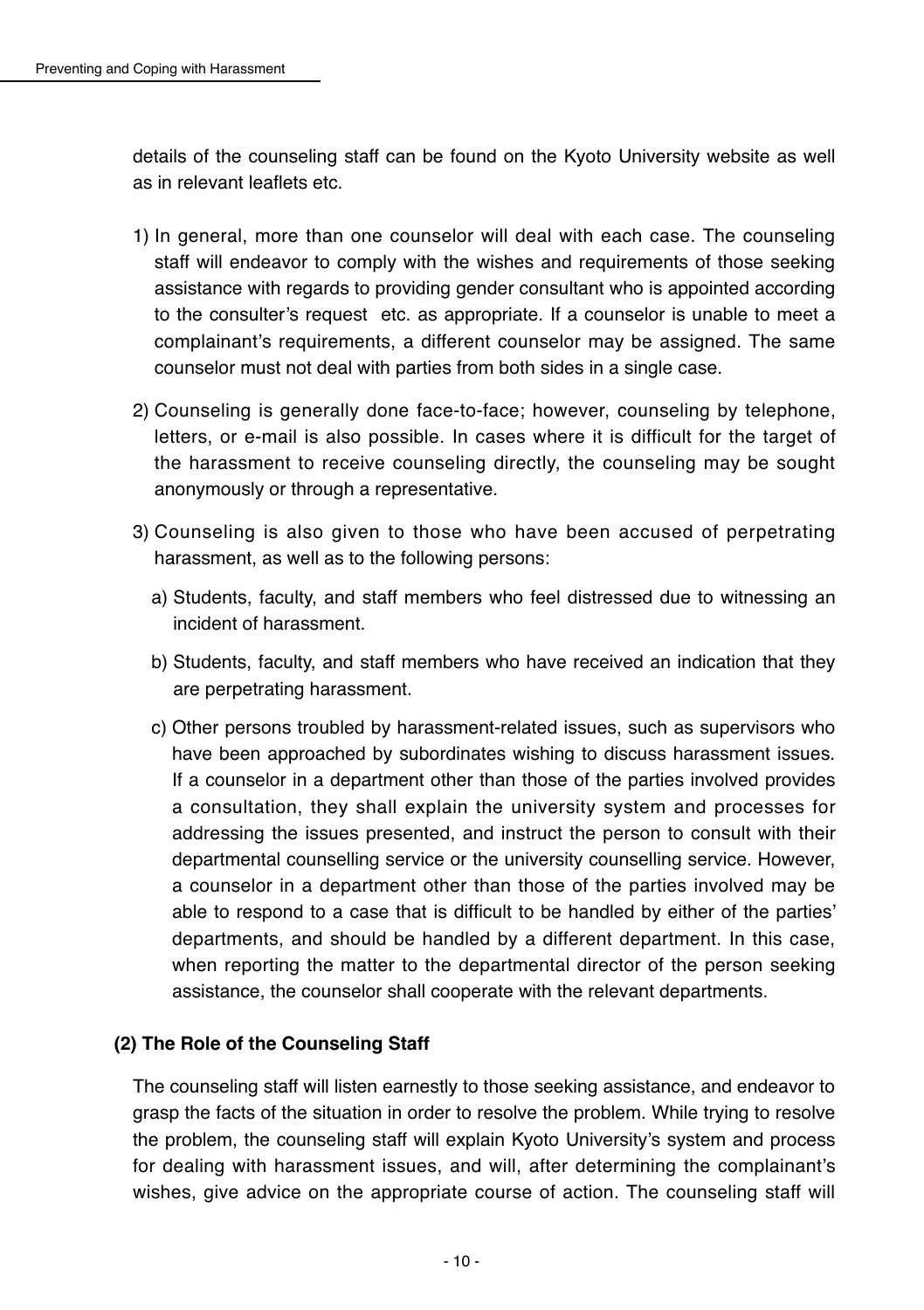continue to give necessary advice and quidance during and after any investigations.

When the person seeking assistance requests urgent protective measures, coordination or investigation, the counseling staff will report the fact to the director of the person's department, the Departmental Human Rights Committee or the EVP in charge.

Regarding the report to the director, etc. mentioned in the preceding paragraph, the department's administrative staff in charge will endeavor to make the report without delay, in cooperation with the counselling staff.

#### (3) Urgent Protective Measures

After receiving a report from the counseling staff, the director of the complainant's department should take prompt, appropriate action if the harassment problem is deemed to be sufficiently serious to require urgent protective measures. This also applies to cases in which urgent protective measures are deemed necessary during the investigation process etc. The need for urgent protective measures should also be considered in cases in which the EVP in charge receives a report from the counseling staff, and if deemed necessary the EVP in charge should make an appropriate request to the director of the complainant's department or deans of schools, etc.

#### (4) Coordination between the Parties Involved

The departmental director who has received the report from the counseling staff of the request for coordination from the person seeking assistance will draft a settlement proposal in consultation with the person seeking assistance and conduct coordination between the parties involved in the case. A case will be settled when an agreement is reached between both parties involved in the case.

Prior to coordination, the departmental director must make an advance report of the details of the issue and the plan for resolution to the EVP, and, after implementing the coordination, the departmental director must report the results.

When an agreement of settlement is not reached between both parties involved in the case or no progress is made in the coordination for more than three months, the departmental director will terminate the coordination and notify the fact to the person seeking assistance. Please note that such coordination cannot be conducted after an investigation has been launched by the by the Departmental Human Rights Committee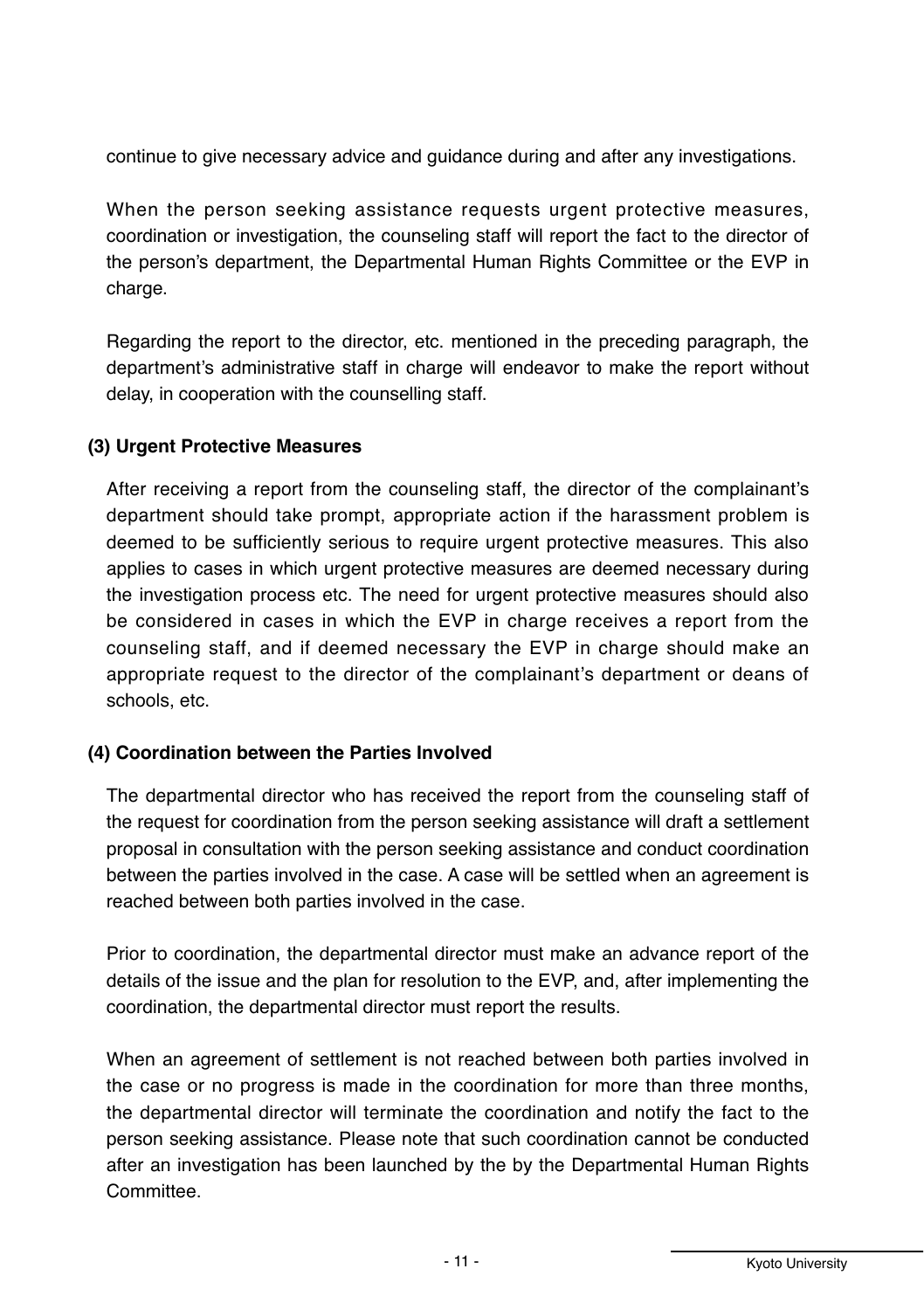#### **(5) The Counseling Staff's Duty of Confidentiality**

The counseling staff will strictly preserve the privacy of those seeking complainant. The counseling staff will, however, while continuing to respect the complainant's privacy and upon obtaining consent from the complainant, make a report of the situation to the departmental director or the Departmental Human Rights Committee in cases where such action is deemed necessary to prevent or shed light on an incident of harassment. Upon receiving such a report, the departmental director or Departmental Human Rights Committee are obliged to preserve its confidentiality.

#### **(6) Counseling Involving Persons other than Kyoto University Students, Faculty, and Staff**

The Counseling Service will also deal with cases of harassment in which the perpetrator is not a Kyoto University student, faculty, or staff member. In such cases, the counselor will make a report to the Departmental Human Rights Committee or departmental director and request that appropriate measures be taken by either the department or the university. The department or university will, as appropriate, inform or make inquiries to the institution or organization to which the alleged perpetrator of the harassment belongs.

The Counseling Service will also provide counseling to persons from outside the university who claim to have been harassed by a Kyoto University student, faculty or staff member. In such cases, the matter will be dealt with appropriately in the same way as complaints made by Kyoto University students, faculty, or staff members.

#### 6. The Investigation Process

(Please also refer to Section 5. Harassment Counseling, and the Harassment Prevention and Response Chart)

#### **(1) Investigation by the Departmental Human Rights Committee**

1) From Counseling and Coordination to Investigation

If a complainant requests that an investigation be undertaken, the University or Departmental Counseling Service will, as a general rule, convey that information to the departmental director or Departmental Human Rights Committee. However, in cases such as those in which the departmental director is involved in the harassment-related issue, or the complainant does not want an investigation at the departmental level, and so it is objectively deemed that an investigation by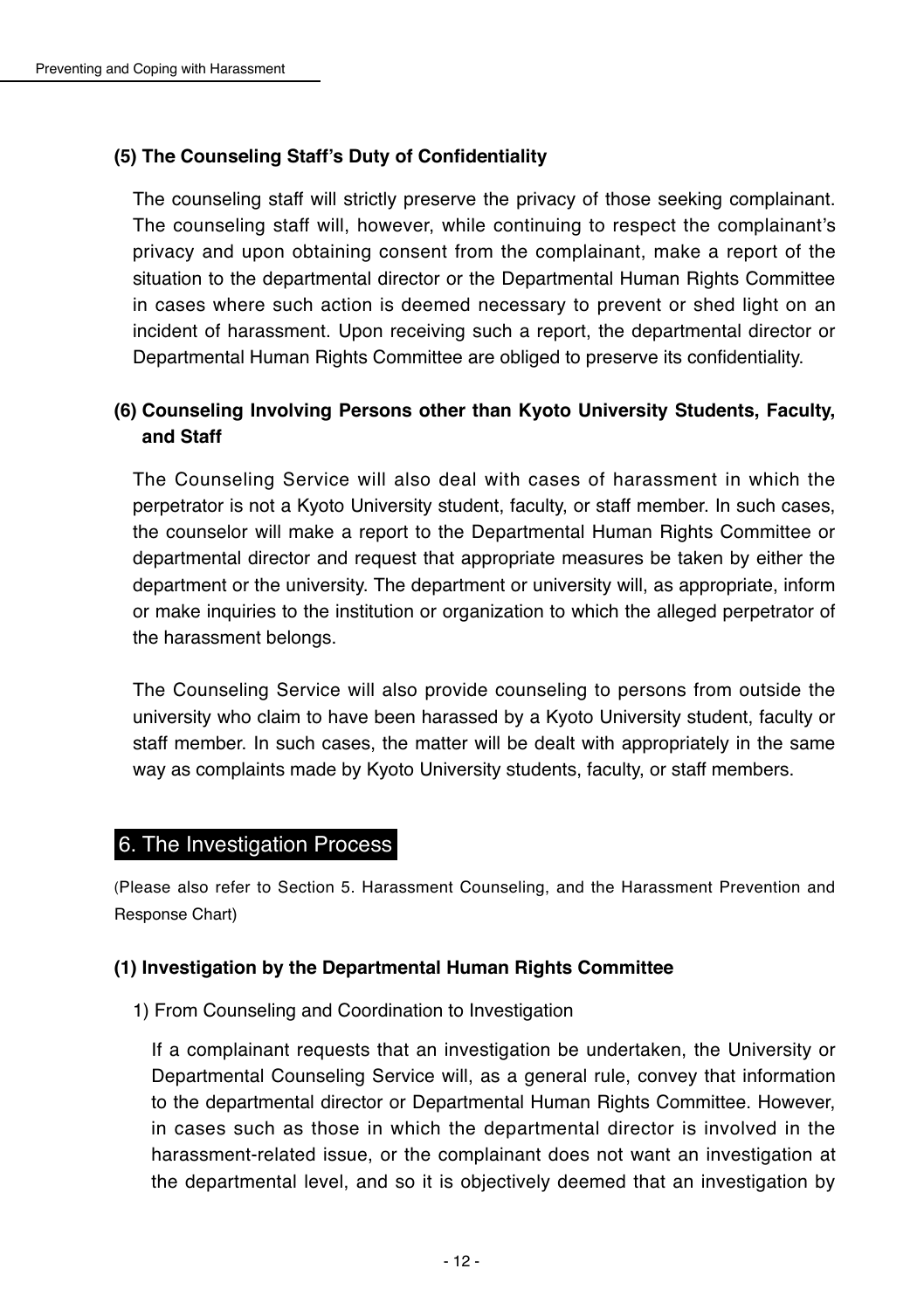Departmental Human Rights Committee may complicate the harassment problem, the investigation will be undertaken by a university investigation committee.

The counseling staff will respect the wishes of the complainant and fully explain the investigation process.

If an investigation is to be conducted into the case, the coordination by the departmental director will be terminated.

- 2) The Investigation Process
	- a) Upon receiving a request for an investigation from the University or Departmental Counseling Service, the departmental director or Departmental Human Rights Committee will promptly take the necessary measures, such as forming a committee to undertake the investigation, and inform both sides involved in the incident that the investigation is underway. The departmental director or Departmental Human Rights Committee may request the advice and assistance of the Office of Audit and Integrity in undertaking the investigation.
	- b) Persons with an interest in the alleged harassment incident should not be involved in undertaking the investigation. The persons involved in the incident should be informed about the members comprising the committee and their opinions should be sought. They should also be given sufficient opportunities to voice their opinions throughout the investigation process.
	- c) As a general rule, investigations by the Departmental Human Rights Committee should be concluded within three months of the formation of the investigation committee. In the event that the investigation is not resolved within three months, the persons concerned should be informed, at the three-month point, of the progress of the investigation, the extension period, the specific schedule for the investigation going forward, and any other relevant information.
	- d) If the investigation cannot be finished within the extension period, the reason for the delay and the additional extension period must be reported to the parties involved.

The specific procedure of an investigation will be decided depending on the department in which it is being undertaken.

3) Reports to the Departmental Director and the EVP in Charge

The Departmental Human Rights Committee should report the following matters to the departmental director.

a) The investigation's progress and results.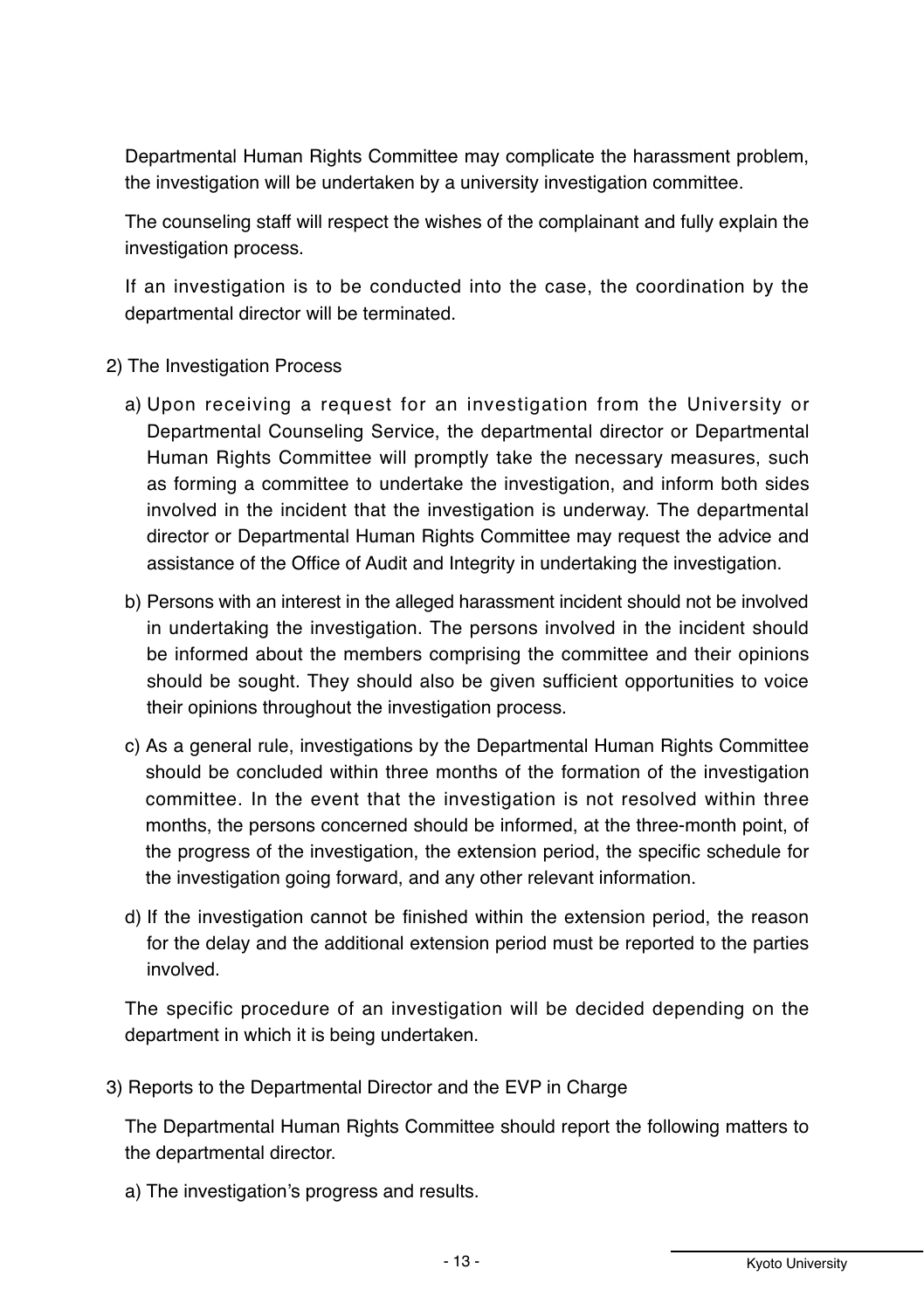- b) An examination of the measures taken etc. if requested by the departmental director
- c) In the event that the investigation is not concluded within three months, a report should be made of the progress of the investigation at the three-month point, the extension period, the specific schedule of the investigation going forward, and any other relevant information.
- d) If the investigation cannot be finished within the extension period, the reason for the delay and the additional extension period must be reported.

The departmental director should report to the EVP and the director or dean of the department or school concerned in charge, providing a summary of the case at the beginning of the investigation, and the items below upon receipt of the above items  $a) \sim d$ ) from the Departmental Human Rights Committee.

- a) The progress and results of the investigation.
- b) The results measures taken etc.
- c) In the event that the investigation is not concluded within three months, a report should be made of the progress of the investigation at the three-month point, the extension period, the specific schedule of the investigation going forward, and any other relevant information.
- d) If the investigation cannot be finished within the extension period, the reason for the delay and the additional extension period must be reported.

#### (2) Investigation by a University Investigation Committee

1) From Counseling and Coordination to Investigation

If a complainant requests that an investigation is undertaken by a university investigation committee, the details of the request will be conveyed to the EVP in charge by the University of Departmental Counseling Service (in the case that the request is made to the Departmental Counseling Service, the information will be conveyed by the departmental director). The EVP in charge will consider the information provided, and decide whether or not the matter can be appropriately handled at the departmental level. If it is deemed that an investigation at the departmental level would be problematic, the investigation will be undertaken at the university-level.

The counseling staff will respect the wishes of the complainant and fully explain the investigation process.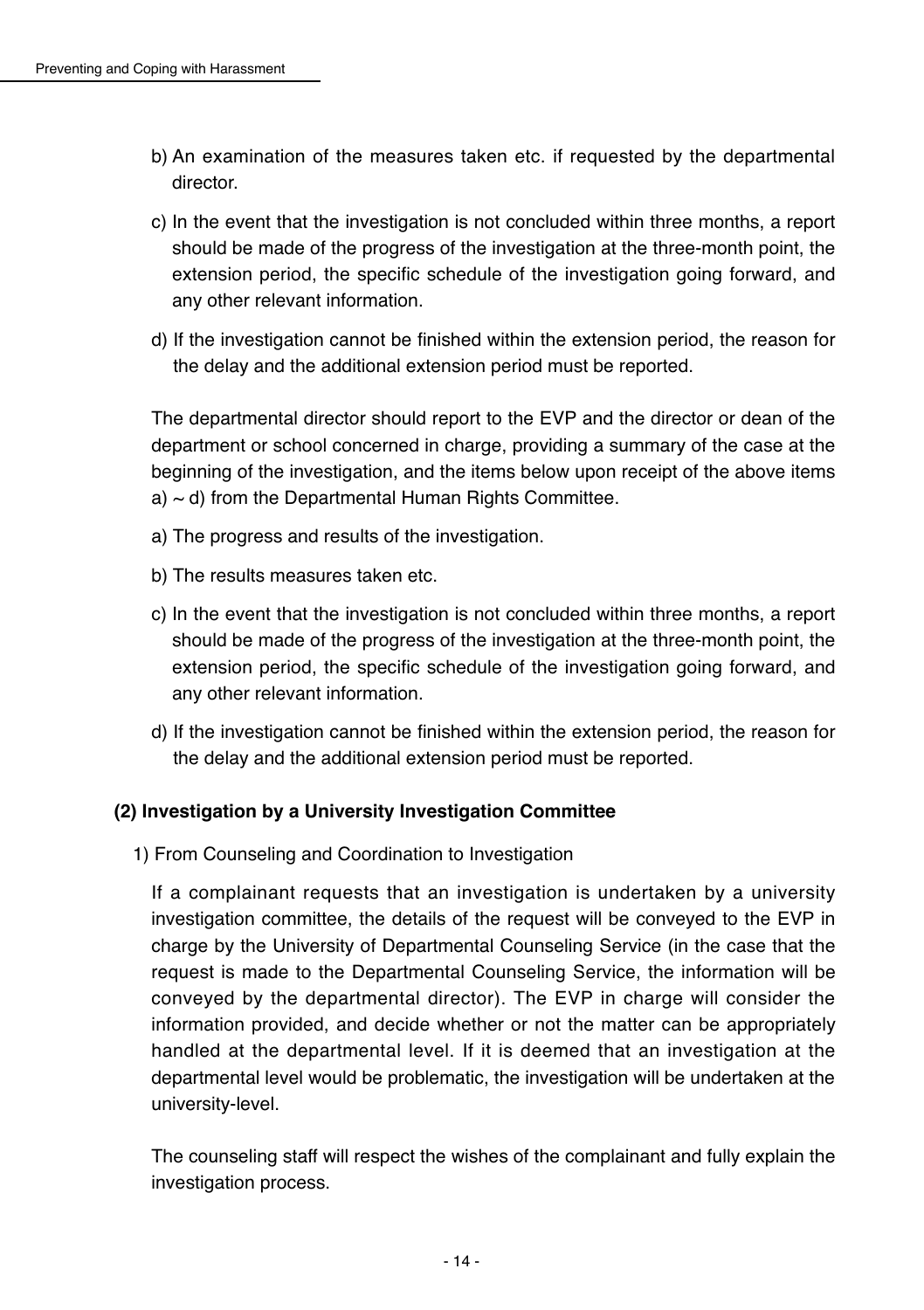If an investigation is to be conducted into the case, the coordination by the departmental director will be terminated.

- 2) The Investigation Process
	- a) In cases where it is deemed that an investigation at the departmental level would be problematic, the EVP in charge will, upon receiving a request for an investigation from the departmental director or University Counseling Service. promptly take the necessary measures, such as forming a committee to undertake a university-level investigation. The EVP in charge will inform both sides involved in the incident that an investigation committee has been formed.
	- b) Persons with an interest in the alleged harassment incident should not be involved in undertaking the investigation. The persons involved in the incident should be informed about the members comprising the committee and their opinions should be sought. They should also be given sufficient opportunities to voice their opinions throughout the investigation process.
	- c) As a general rule, investigations by a university investigation committee should be concluded within three months of the formation of the committee. In the event that the investigation is not resolved within three months, the persons concerned and the director or dean of the department or school concerned (hereinafter referred to as the "EVP in charge, etc.") should be informed at that time, via the EVP in charge, of the progress of the investigation, the extension period, the specific schedule of the investigation going forward, and any other relevant information
	- d) If the investigation cannot be finished within the extension period, the reason for the delay and the additional extension period must be reported to the EVP in charge, etc.

#### 7. Measures Taken to Deal with Harassment Problems

The departmental director or the EVP in charge will cooperate with the investigation committee and take appropriate measures based on their findings.

Measures taken to deal with harassment problems should be appropriate for each case. and may include an apology, measures to separate the parties involved in the their academic or employment setting, or measures to compensate any detriment suffered as a result of the harassment. Punitive measures will be taken if deemed appropriate by the investigation committee.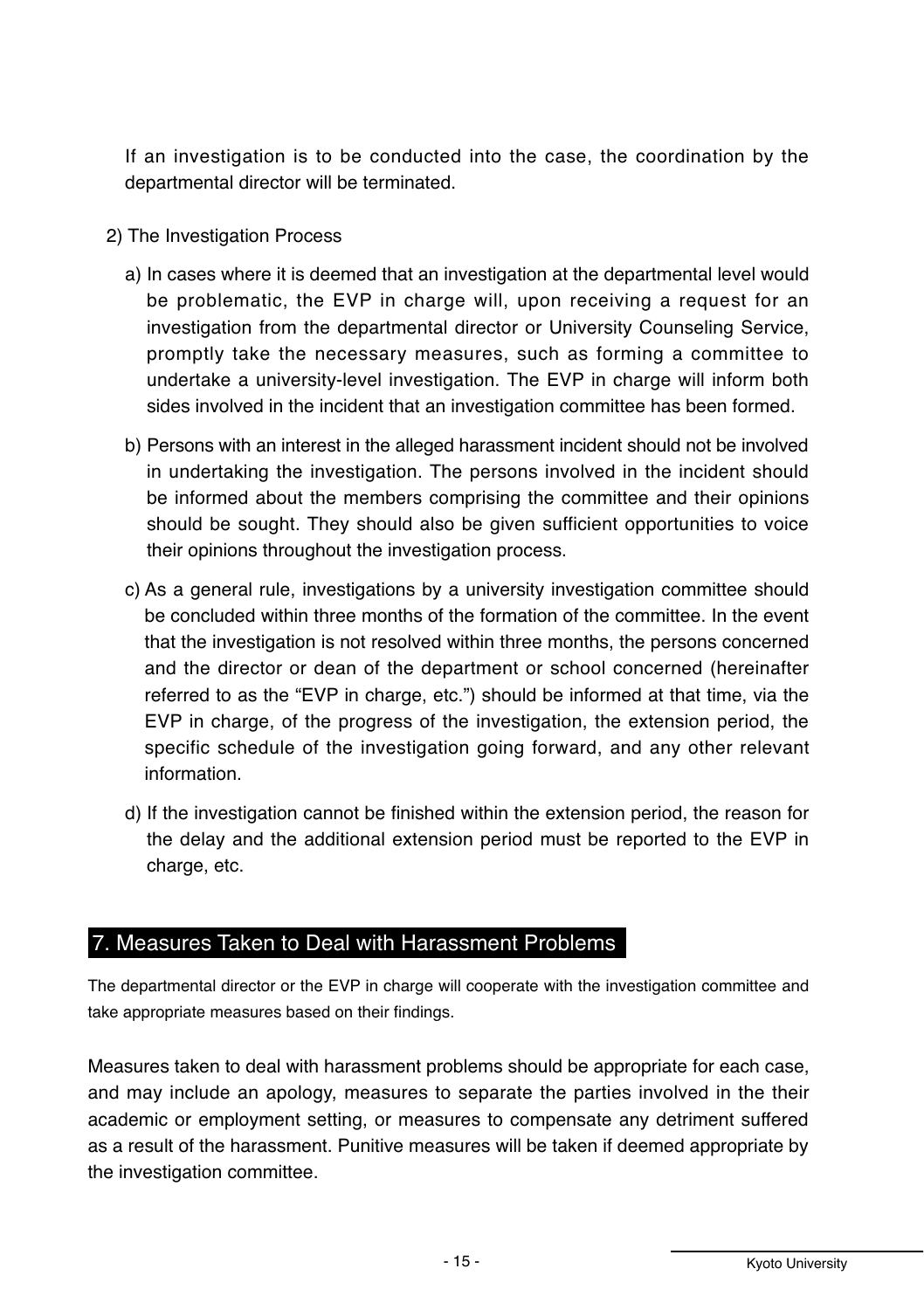If any punitive measure is determined, the departmental director will notify the person seeking assistance of such measure on the condition that the person seeking assistance does not disclose the contents.

Please note that, even if the person seeking assistance is not satisfied with the outcome of the investigation, the university is not able to respond to such objections or launch a re-investigation.

#### 8. Protection of Privacy

All persons involved in harassment counseling and investigation, etc., will endeavor to protect the privacy of the parties concerned.

# 9. Prohibition of Unfair Treatment

Kyoto University faculty, staff, and students must not treat unfairly or unreasonably any Kyoto University faculty, staff, students, or persons related to the university who are involved in harassment consultations, are acting in cooperation with a harassment investigation, or who are acting justly in response to an incident.

#### 10. Other Measures to Prevent and Cope with Harassment

#### **(1) Enhancement of the Counseling Service**

The university will ensure that university and departmental counseling services are easily accessible.

#### **(2) Training of Counseling Staff**

The director or the dean of the school, Departmental Human Rights Committee and the EVP in charge will make arrangements for counseling staff to receive training in order to improve their ability to give appropriate advice etc.

#### **(3) Training of Investigation Committee Members**

When an investigation committee is formed, the director or the dean of the school, Departmental Human Rights Committee and the EVP in charge will make arrangements for the committee members to receive training in order to ensure that they have the requisite knowledge to conduct an effective investigation.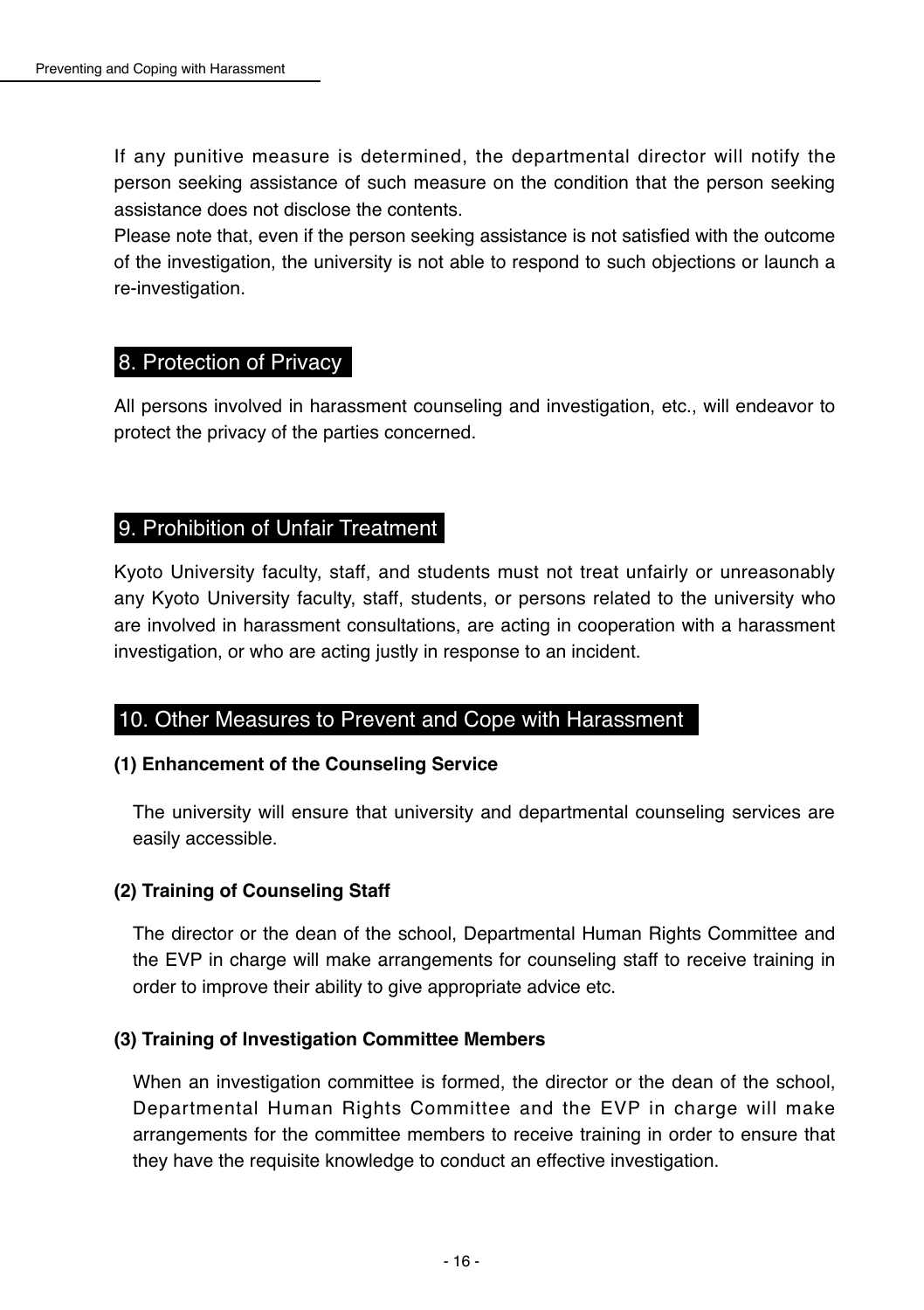#### **(4) Preventing and Coping with Harassment**

The Human Rights Committee will examine the circumstances and measures being taken in harassment cases and report their findings to the EVP in charge. The EVP in charge will use this information to enhance the university's anti-harassment measures and endeavor to prevent the recurrence of harassment problems.

#### **(5) Publicizing of Harassment Counseling and Countermeasure Methods**

The director or the dean of the school. Departmental Human Rights Committee and the EVP in charge will clearly define the university's system for counseling and dealing with harassment, and will promote the awareness of harassment issues and the methods of dealing with them on the university website etc.

# **Examples of Sexual Harassment**

#### **Quid Pro Quo Sexual Harassment**

- 1. Causing a person's academic supervision or evaluation, or their employment or working conditions and supervision etc. to be affected their acceptance or refusal of sexual advances.
- 2. Attempting to make sexual advances in exchange for benefits that can be dispensed due to one's position, such as awarding or withholding certain benefits, or giving preferential academic supervision or evaluation.
- 3. The expression of sexual feelings towards someone during the course of work duties.

#### **Environmental Harassment**

- 1. Persistently or coercively seeking social or sexual interaction (including stalking).
- 2. Coercively attempting to initiate physical contact or sexual acts.
- 3. Requesting that someone dress or act in a certain way based on sexual appeal.
- 4. Disrupting the course of daily work with sexual words or behavior, for example disrupting someone's work with comments about their sexual attractiveness or one's own sexual feelings.
- 5. Moving close to, or making physical contact with someone, with sexual motives.
- 6. Making someone feel uncomfortable through sexually-related words or behavior.
- 7. Making generalized and derogatory comments about men or women.
- 8. Making sexually-related appraisals or spreading rumors that may be derogatory to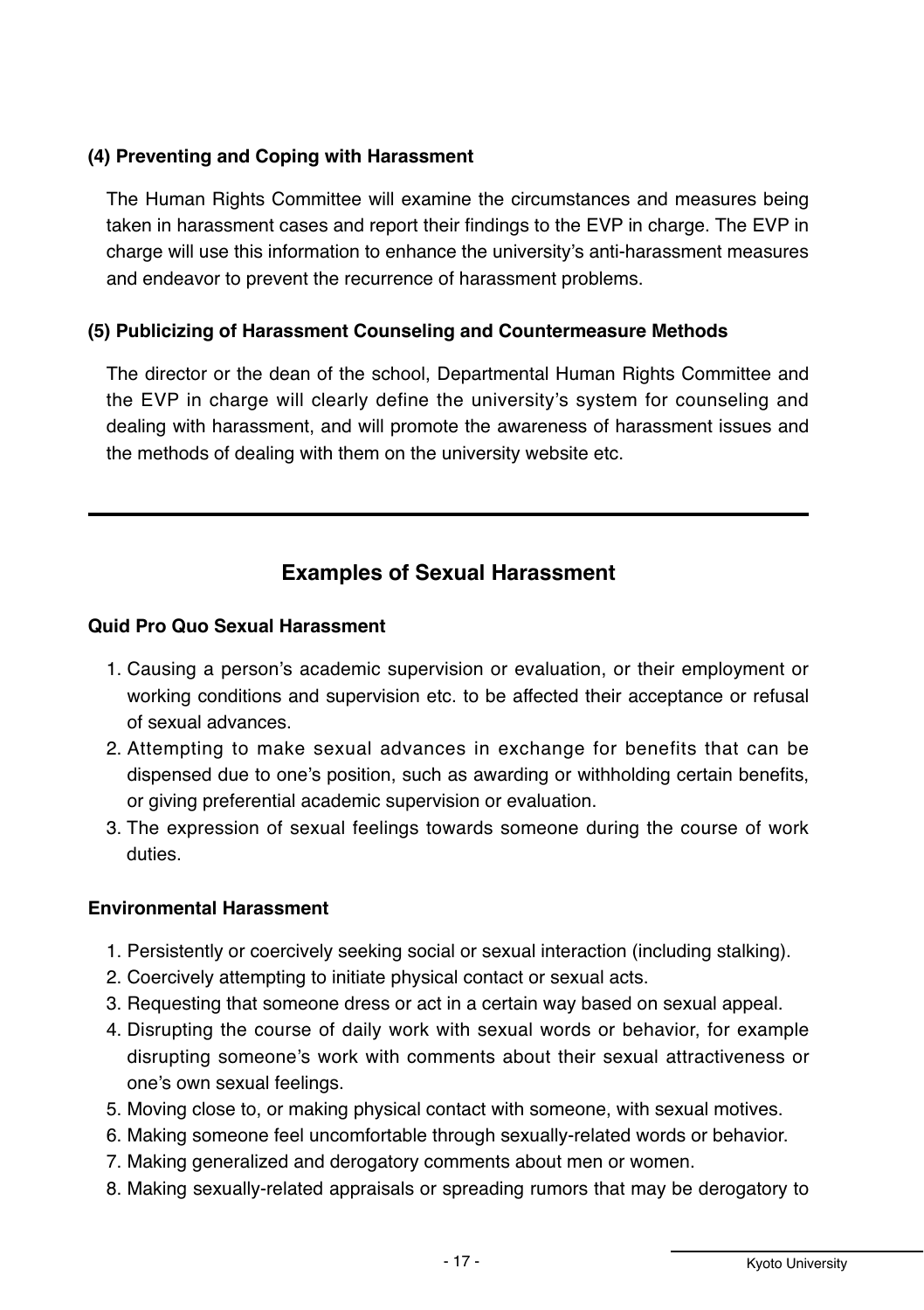a person's character.

9. Engaging in any of the above behavior based on a person's sexual orientation.

# **Examples of Academic Harassment**

- 1. Directly or indirectly disrupting education or research activities
	- Preventing someone from utilizing materials, equipment, etc.
- 2. Hindering graduation or academic advancement
	- Disapproving of a person's academic advancement, graduation or completion of courses without a valid reason: not awarding credit: having someone repeat an academic year through arbitrarily changing the criteria for course completion or araduation
- 3. Limiting a person's employment options
	- Hindering a person's employment or academic advancement: coercing someone into undesired changes of course or position etc.: forcing someone to choose between marriage and study, for example by telling them that they will be unable to proceed as a researcher if they get married, etc.; coercing someone into applying for a post that does not accord with their personal wishes.
- 4. Neglect or discrimination in supervision duties
	- Being negligent in education or research supervision duties: discriminating against subordinates or students to which one is providing supervision. Refusing to give supervision or using contemptuous language towards students or subordinates which one dislikes etc.
- 5. Imposing unreasonable economic burdens
	- Making students or subordinates bear costs which would usually be borne by research funds etc.
- 6. Misappropriating another's research results
	- Violating the international rules of research thesis authorship; plagiarizing ideas; not acknowledging as the primary author persons who made the most significant research contribution by conducting experiments, producing ideas etc.; unauthorized quotation of unpublished students' theses by supervising professors, etc.
- 7. Emotional abuse
	- Speech or conduct which is injurious or derogatory to students or subordinates (even if provoked), regardless of whether or not the person is present; disposing of materials, such as theses, brought by students or subordinates by throwing them in the trash or tearing them up; refusing to accept such materials, or not giving them due consideration, for example by not reading them properly, refusing to communicate directly with students or subordinates, etc.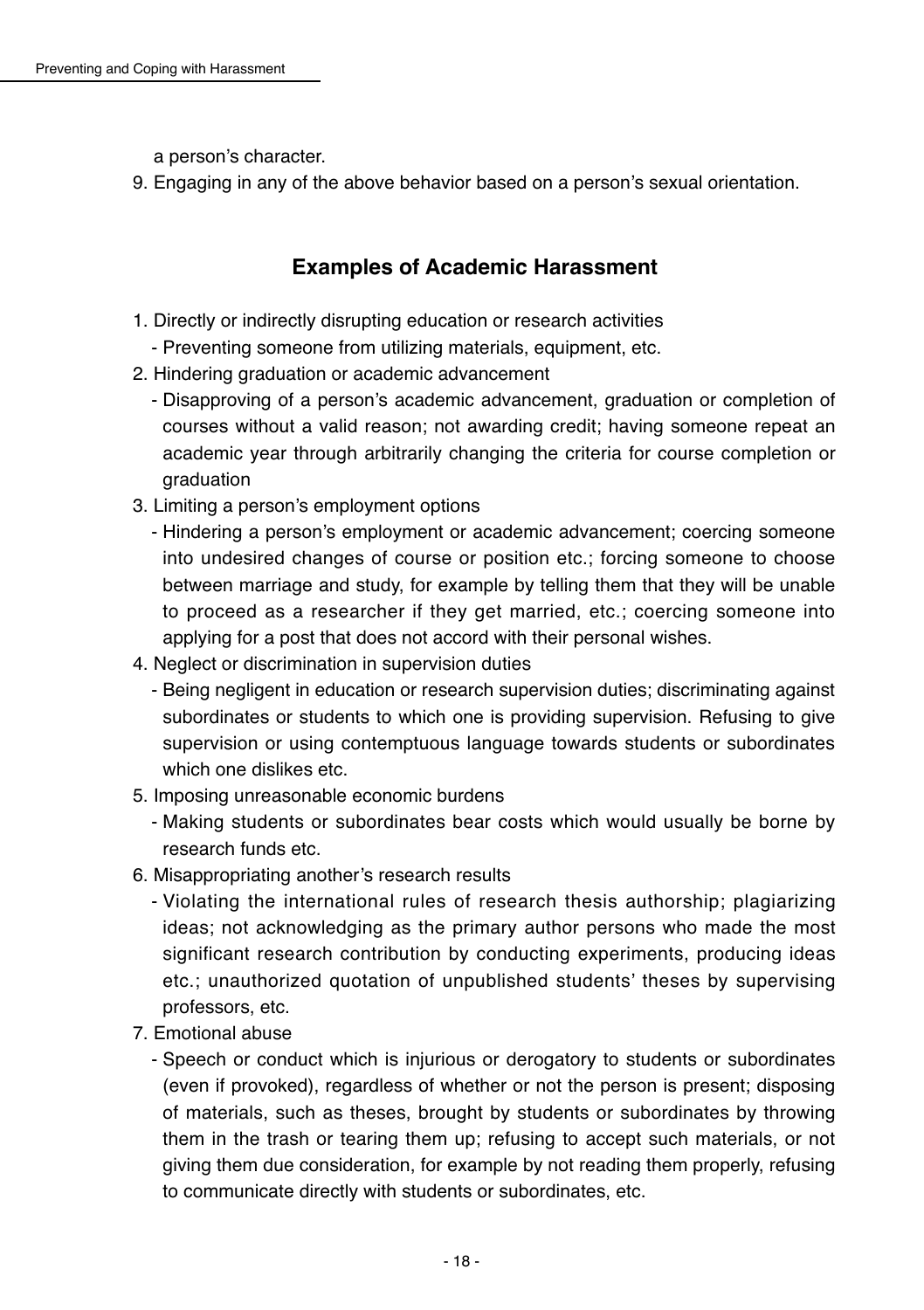- 8 Violence
- 9. Slander
	- Spreading false rumors; insulting or slandering someone; distributing slanderous materials
- 10. Instructing someone to work under unreasonable conditions
	- Instructing someone to work late at night, or alone, without reason; instructing someone to conduct experiments late at night or on holidays etc.
- 11. Other abuses of authority
	- a) Enforcement of unreasonable rules
	- b) Pressuring someone into an intimate relationship
	- c) Coercing someone to commit dishonest or illegal acts; coercing someone to receive dishonest earnings or benefits etc.
	- d) Other: Pressuring someone to work late at night to make materials for an academic presentation for which they are not a co-presenter etc.
- 12. Invasion of privacy
	- Persistently asking for detailed information about a person's family, friends or partner etc., attempting to pry or interfere in someone's private life etc.
- 13. Excluding or ostracizing international students, students from other institutions, auditing students, guests etc.
	- Discriminatory treatment based on a student's status or position etc.
- 14. Other
	- Treating students disdainfully or contemptuously etc.

#### **Examples of Power Harassment**

- 1. Disparaging someone in front of others.
- 2. Words or behavior which are derogatory to a person's character or which violate their human rights, and which cannot be considered legitimate supervision or instruction.
- 3. Ostracizing someone.
- 4. Intentionally preventing a person's promotion or advancement though ill-will.
- 5. Intentionally transferring a person to a post that is disagreeable to them.
- 6. Acting oblivious to a person's existence.
- 7. Spreading rumors which are injurious to a person's reputation.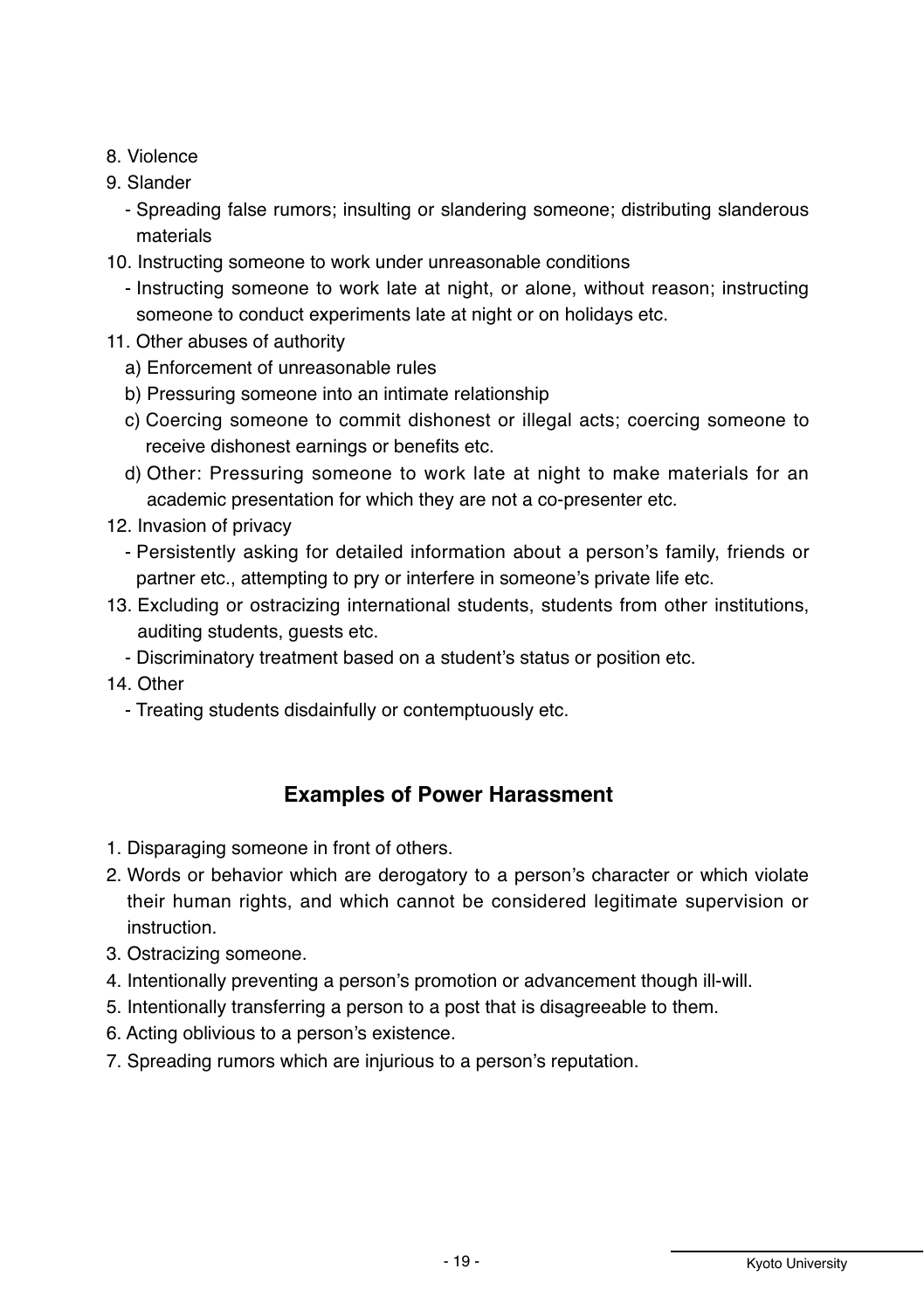# **Examples of words or behavior that may be considered harassment related to pregnancy, childbirth, child care leave, etc.**

- 1. When I consulted with my boss about use of child care leave, my boss said "No man would take child care leave" and I was forced to give up on taking child care leave.
- 2. My colleague repeatedly or continuously said "You are not considerate of other people and are causing a nuisance by working shortened working hours" and I am having difficulty in working to an extent that cannot be overlooked.
- 3. When I informed my colleague that I would like to make a request to take family care leave, my colleague said "If I were you, I would not make such a request. And you should not either." I said, "But I would like to make the request" one more time, but the colleague made the same statement, and now I am forced to give up on taking family care leave.
- 4. When I consulted with my boss about being excluded from overtime work, my boss said "Do not expect a promotion in the next evaluation."
- 5. My colleague repeatedly or continuously said "Since you are excluded from overtime work, we cannot let you do any important work." I am forced to do only miscellaneous chores and I am having difficulty in working to an extent that cannot be overlooked.
- 6. When I consulted with my boss about the use of leave before childbirth, my boss said "If you want to take leave, then you should just quit."
- 7. I reported my pregnancy to my boss, and my boss said "We will hire another person so you should quit promptly."
- 8. My colleague repeatedly or continuously said "You are now pregnant, but you should have avoided the busiest time of vear" and I am having difficulty in working to an extent that cannot be overlooked
- 9. My colleague repeatedly or continuously said "Since you are pregnant, we cannot let you do any work" and does not allow me to do any work. I am having difficulty in working to an extent that cannot be overlooked.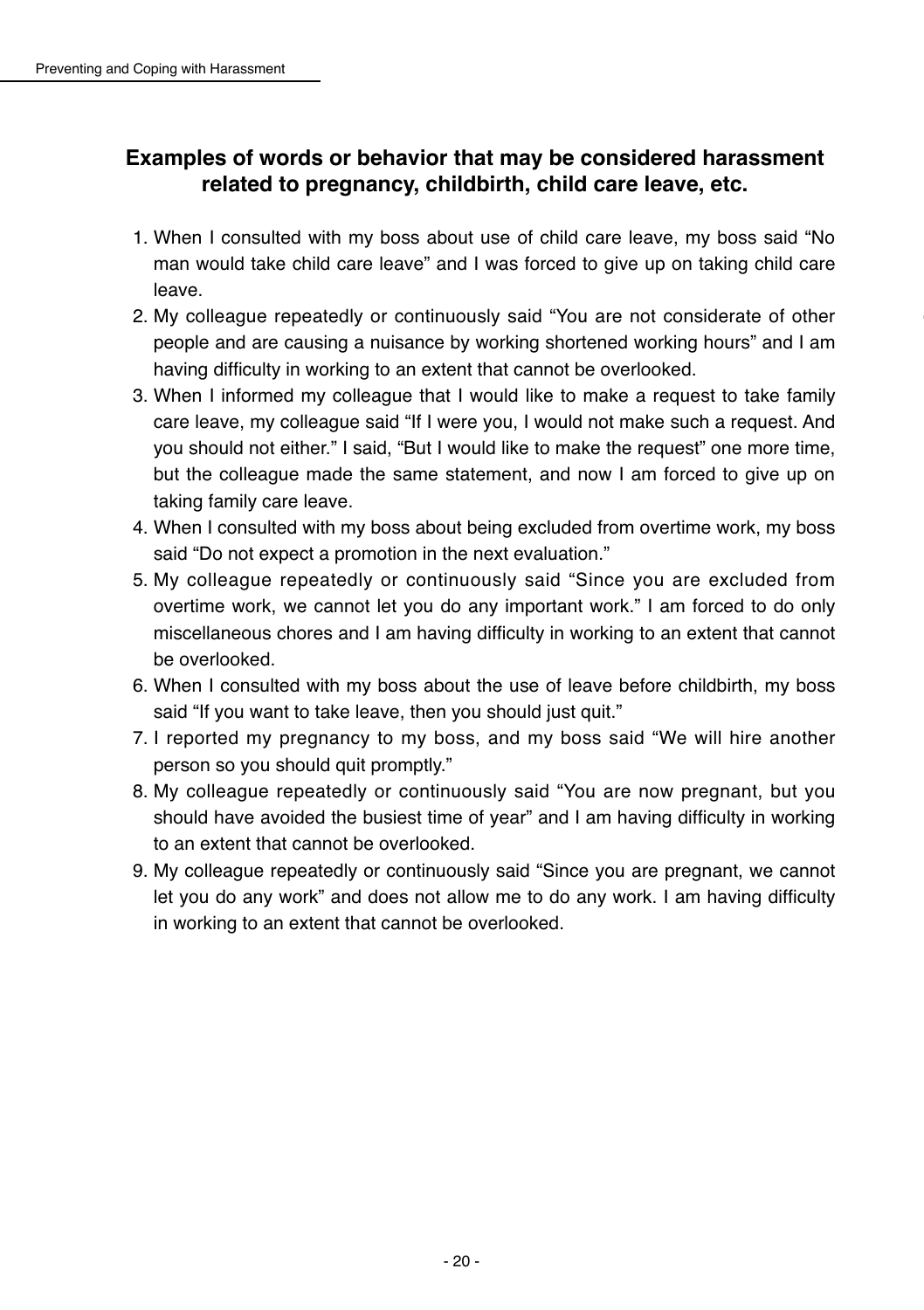# Kvoto University Harassment Counseling Service

Please refer to the list of counseling staff on the university website at the URL below. https://www.kyoto-u.ac.jp/ja/about/foundation/human-rights/harassment

# Other Counseling Services

Please refer to the relevant websites for details of opening hours and days of operation etc. Services may not be available in English.

The following facilities offer counseling regarding women's issues in addition to harassment counseling

● Kyoto City Women's Center (Wings Kyoto) Tel: 075-212-7830.

Website: http://www.winas-kvoto.ip/ (Counseling for men also available)

同形態面

● Kyoto Prefectural Women's Center Tel: 075-692-3433. Website: http://www.kvoto-womensc.ip/

The following facilities offer counseling regarding human rights issues in addition to harassment counseling.

● The Ministry of Justice Online Human Rights Counseling Service Website: http://www.moi.go.jp/JINKEN/jinken113.html

● Kyoto District Legal Affairs Bureau Tel: 075-231-2001

The following facility offers counseling regarding labor issues in addition to harassment counseling.

● Kyoto City Comprehensive Labor Counseling Corner Website: https://jsite.mhlw.go.jp/kyoto-roudoukyoku/madoguchi\_annai/ soudan01 html

The following facility does not offer counseling, but will accept telephone enguires regarding harassment, labor issues and other legal problems, and will refer callers to the appropriate counseling service.

● Japan Legal Support Center Houterasu Tel: 0570-078374. Website: http://www.houterasu.or.jp/en/index.html









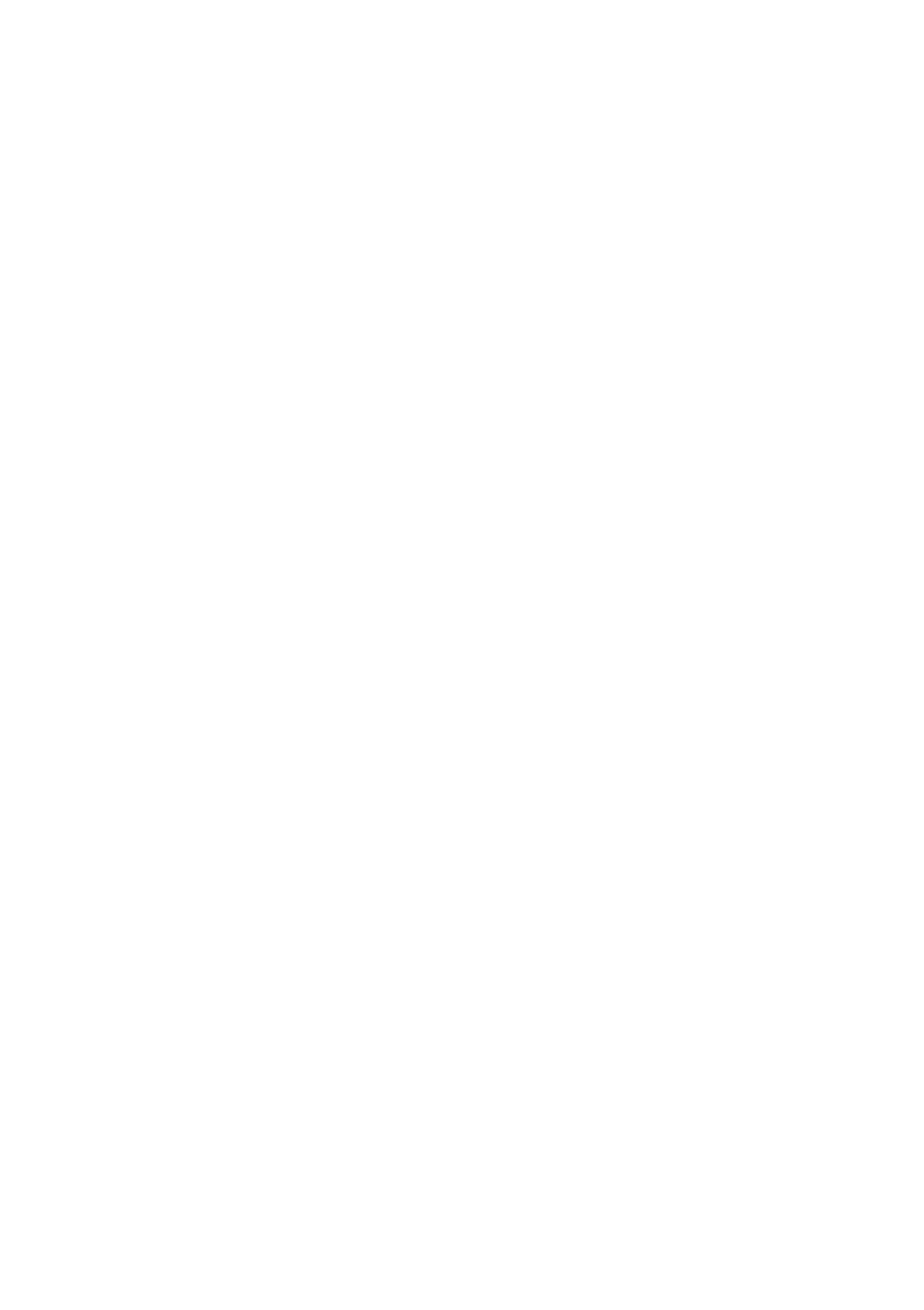

※ Preparation for this departmental investigation will be undertaken within the appropriate department.

 ※※ If a case involves a regular faculty member, the Departmental Director will report on the start, progress, and the results of the investigation conducted in the Department to the Dean of School, etc.

※※※ If it is decided that disciplinary action is to be taken, the complainant shall be notified of the decision on the condition that the information is confidential and must not be divulged.

> This chart depicts the flow of counseling and resolution of harassment cases. For further details please refer to the contents of this pamphlet.